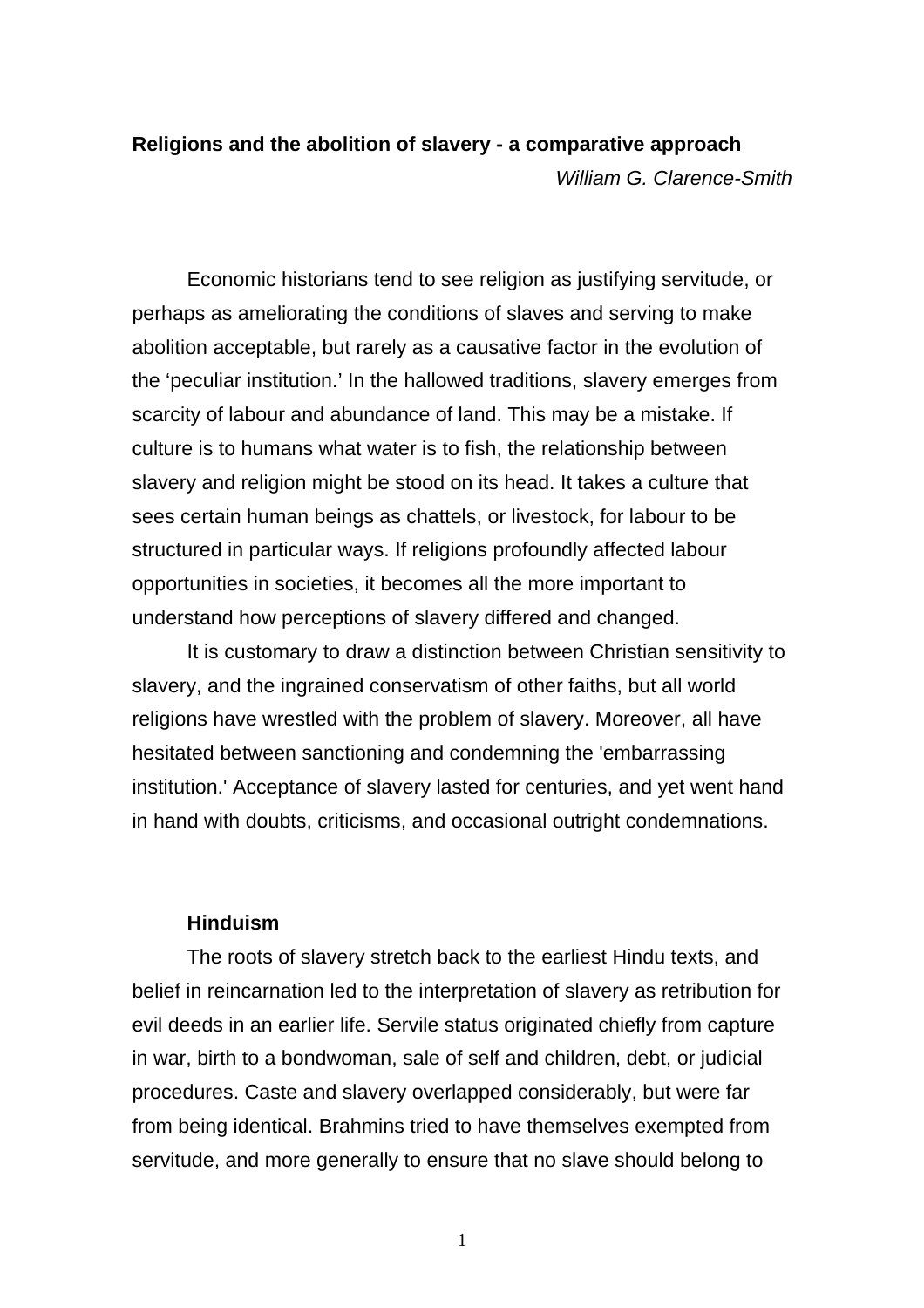someone from a lower caste. In practice, however, slaves could come from any caste. $<sup>1</sup>$  $<sup>1</sup>$  $<sup>1</sup>$ </sup>

Although Hindu opposition to slavery is seemingly not documented, Bhakti movements, spreading from the early centuries CE, stressed personal devotion to one divine being. They welcomed followers from all caste backgrounds, and thus at least criticised slavery by implication. $2^2$  $2^2$ 

Faced with the British colonial challenge, a new generation reinvented Hinduism as a reformed world religion, but still emphasised caste over slavery.<sup>[3](#page-1-2)</sup> Ambiguous views of bondage were nicely illustrated by Mahatma Jotirao Phule of Maharashtra (1827-90). In *Slavery*, a popular and much reprinted book of 1873, he praised the Western abolition of 'Negro slavery,' but wrote only of caste struggles against Brahmins in South Asia.<sup>4</sup>

### **Buddhism**

Buddhism grew out Hinduism, marginalising or rejecting caste, but with an ambiguous attitude to slavery. The canonical texts mentioned servitude without criticising it, and excluded slaves from becoming monks, although practice diverged from this norm.[5](#page-1-4) The Buddha forbade his followers from making a living out of dealing in slaves, and showed compassion for their lot. Ashoka (r.269-32 BCE), the archetypal Buddhist ruler, inscribed in stone his injunctions to cease slave trading and treat slaves decently, but without eliminating servitude. $6$ 

Merciful Buddhist precepts may nevertheless have hastened a transition from slavery to serfdom, similar to that of mediaeval western Europe. Restricted to Sri Lanka and Mainland Southeast Asia by the

<span id="page-1-0"></span><sup>1</sup> Chanana 1960; Bongert 1963; Ramachandran Nair 1986.

<span id="page-1-5"></span><span id="page-1-1"></span><sup>2</sup> Kumar 1993: 114.

<span id="page-1-2"></span><sup>3</sup> Kusuman 1973: 133-4, 163-5.

<span id="page-1-3"></span><sup>4</sup> Phule 2002: 2-99.

<span id="page-1-4"></span><sup>5</sup> Mabbett 1998: 27, 29.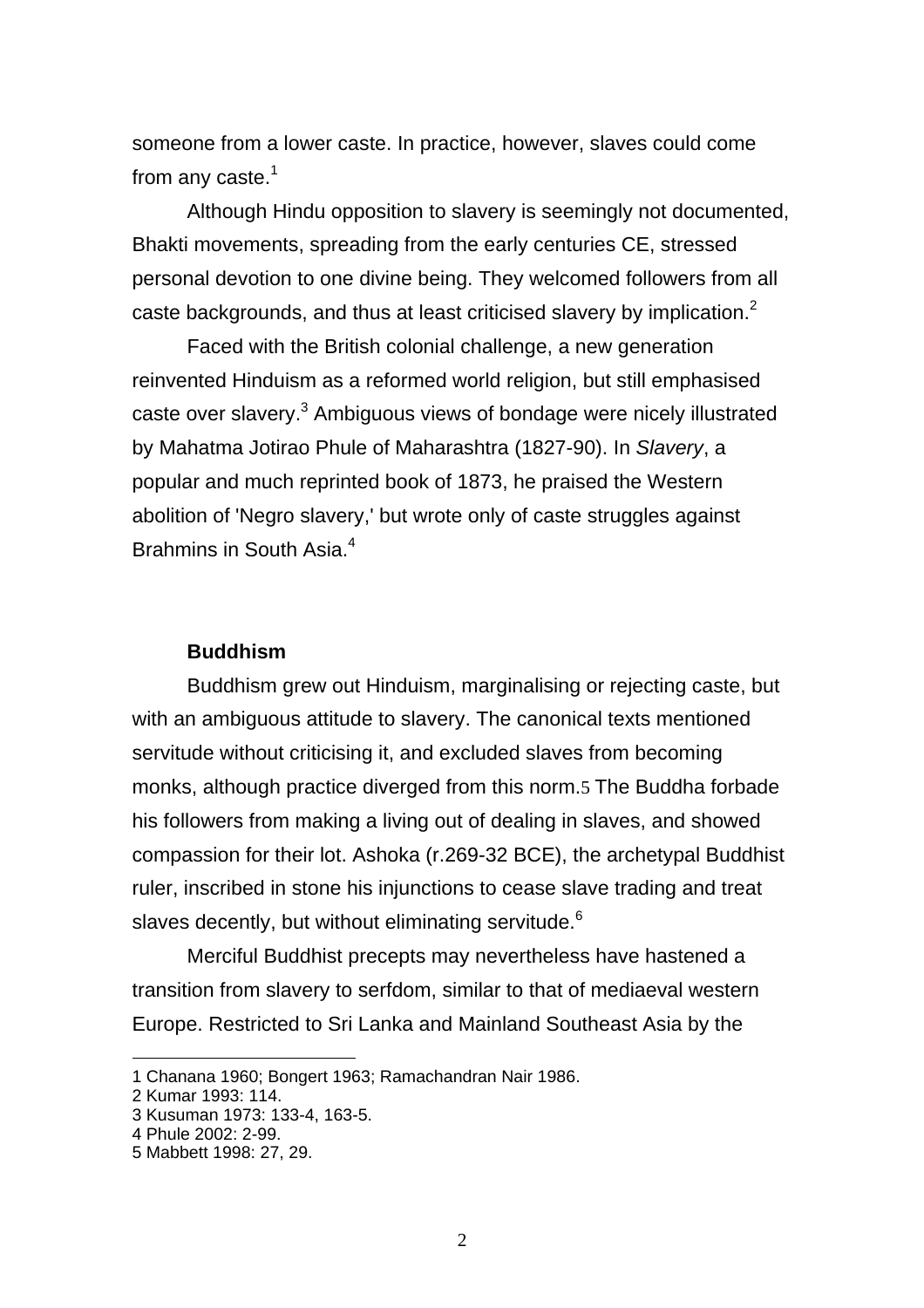thirteenth century, Theravada Buddhist kingdoms contained many more serfs than slaves. The main goal of frequent military campaigns was to seize people and settle them as whole communities attached to the soil, sometimes on monastic estates. Unredeemed debtors, who were numerous, blended into this wider serf population.<sup>[7](#page-2-0)</sup>

Serfdom, slavery, debt bondage and corvée labour were abolished in stages in the Theravada Buddhist world from the nineteenth century. Western imperialist pressure was significant, together with rising population, commercialisation of the economy, belief in the superiority of free labour, and royal desire to restrict noble powers.<sup>8</sup> However, a Buddhist revival, premised on a return to original texts and the exemplary life of the Buddha, also played a part. The initial Thai abolition decree of 1873 was couched in terms of Buddhist ethics, and the private correspondence of King Chulalongkorn (r.1868-1910) indicates that he was sincere in these beliefs.<sup>9</sup>

### **Confucianism and the East Asian synthesis**

In East Asia, Confucianism generally dominated Mahayana Buddhism and Daoism in social matters. Confucianism initially only sanctioned forced labour for the state, inflicted on captives and criminals. However, private, commercial and hereditary forms of slavery and serfdom soon became rampant.<sup>10</sup> As Neo-Confucian reform movements spread from the twelfth century, some Korean scholars criticised private slavery as un-canonical and inhumane, for slaves are 'still Heaven's people.' Servitude engendered endless lawsuits, brutalised both owner and chattel, and undermined the family, the cornerstone of Confucian

<u>.</u>

<sup>6</sup> Moosvi 2003; Chanana 1960; Chakravarti 1985: 67-8.

<span id="page-2-0"></span><sup>7</sup> Turton 1980; Feeny 1993: 88-90.

<span id="page-2-1"></span><sup>8</sup> Feeny 1993.

<span id="page-2-2"></span><sup>9</sup> Wyatt 1982: 175-8, 188, 192.

<span id="page-2-3"></span><sup>10</sup> Palais 1996: 232, 235; Jenner 1998: 70-1.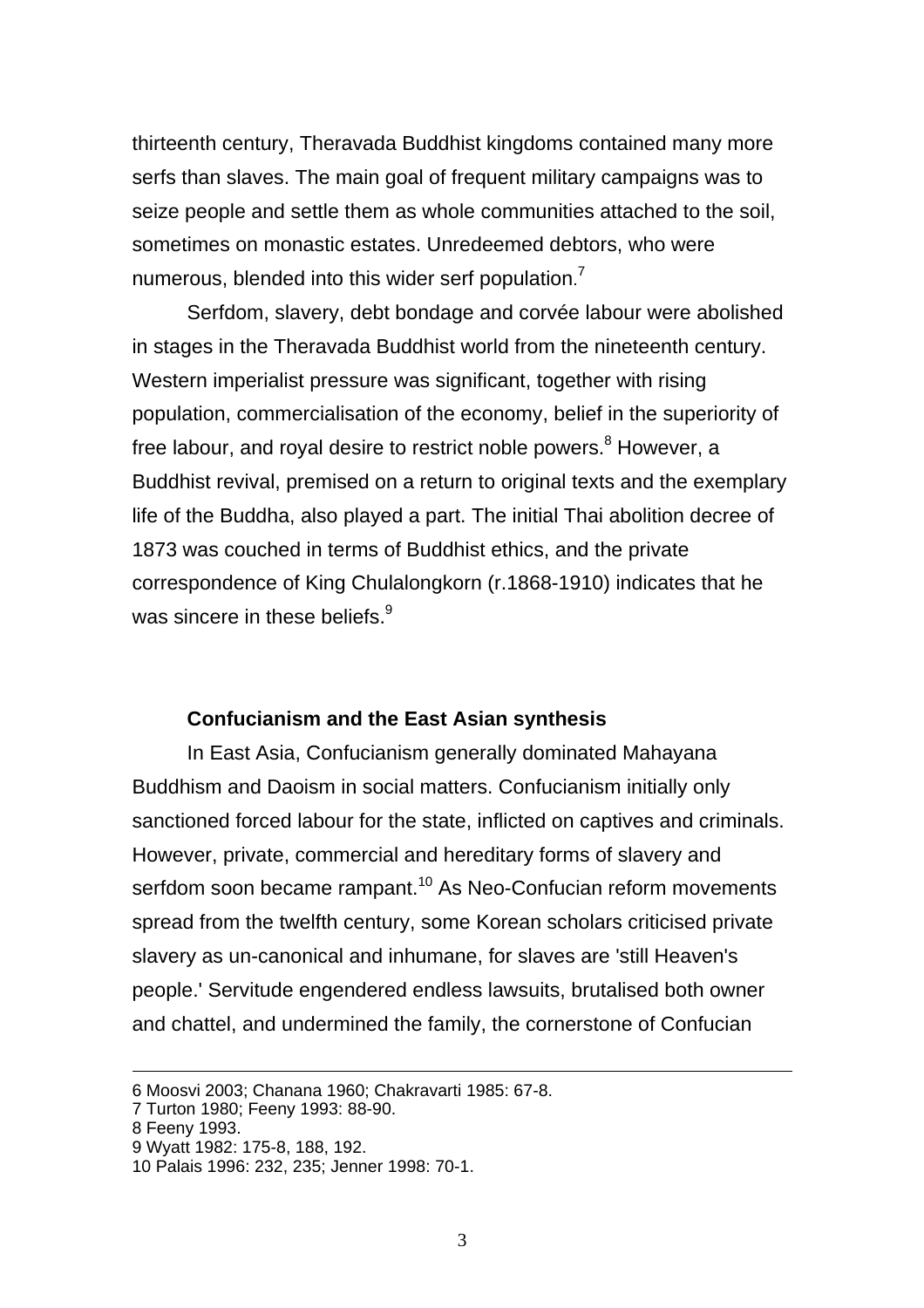ethics. However, other sages argued that patrimonial property should be protected at all costs.<sup>11</sup>

Ming and Qing Chinese rulers cited Neo-Confucian norms to improve the lot of 'mean people,' including slaves. A wave of servile uprisings prompted noted reforms in the 1720s. The authorities prohibited raiding, kidnapping, and trading in people, while tolerating servitude by birth, self-enslavement, and the sale of children in cases of dire necessity. Forced labour for life persisted as a punishment, and officials allocated such people to private individuals, but these 'state slaves' could be neither transferred nor manumitted without official permission. Moreover, the worst offenders were more rarely castrated than in earlier centuries[.12](#page-3-1)

Confucianism was weaker in Japan, and Mahayana Buddhism may have played a greater role in the transition from slavery to serfdom, more or less complete by the tenth century. Serfs in turn slowly evolved into a free peasantry in early modern times.<sup>13</sup> Prisoners of war ceased to be legally enslaved from the early seventeenth century, although descendants of former captives might still be traded, and destitute parents continued to sell their children into some kind of bondage.<sup>14</sup> The modernising Meiji regime after 1868, faced with an upsurge in exports of girls to Southeast Asian brothels, passed a law forbidding all buying and selling of females in 1872.<sup>15</sup> A 'Japanese-sponsored cabinet' then imposed complete emancipation on Korea in 1894.<sup>[16](#page-3-5)</sup>

In response to growing Western pressure, Chinese abolition became more secular in tone. The sale of girls, in part for export to Southeast Asia, provoked an international scandal from the mid-

<span id="page-3-0"></span><sup>11</sup> Palais 1996: 217-19, 232-7.

<span id="page-3-1"></span><sup>12</sup> Meijer 1980; Rowe 2002: 497-8, 500-1; Huang 1974: 228-31; Tsai 1996: 17-19, 27- 8; Jenner 1998: 71-2; Hellie 1993: 299.

<span id="page-3-2"></span><sup>13</sup> Sansom 1978: 220-2.

<span id="page-3-3"></span><sup>14</sup> Livingston 1976: I, 11-12.

<span id="page-3-4"></span><sup>15</sup> Hane 2003: 208.

<span id="page-3-5"></span><sup>16</sup> Palais 1996: 266.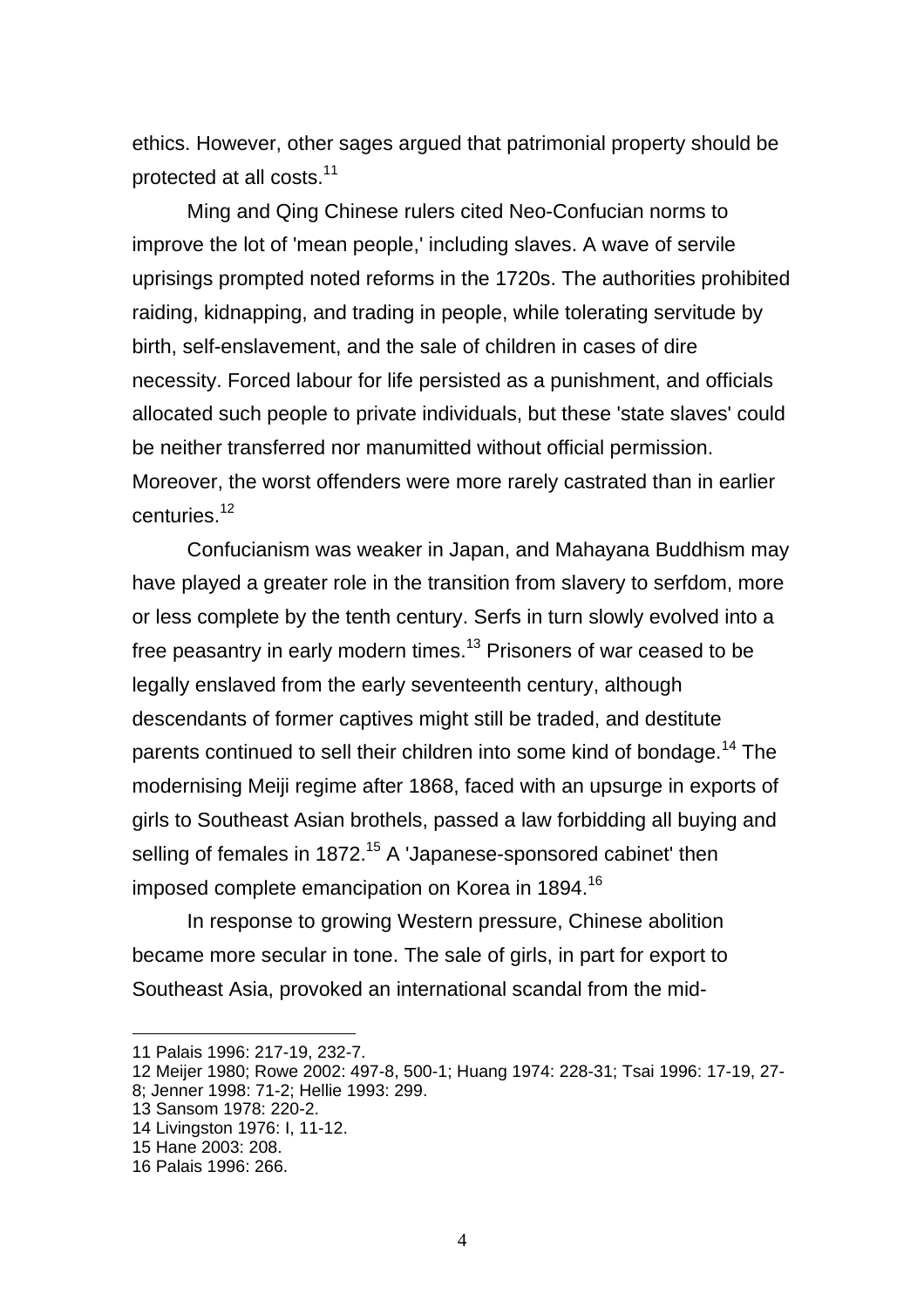nineteenth century.[17](#page-4-0) The Qing thus took the ultimate step of abolishing slavery in 1906, to take effect in 1910.<sup>18</sup> The prohibition was repeated by the Republicans after they took power in 1911, and again by the Communists after 1949.<sup>19</sup> Even the latter found it hard to stamp out sales of abducted women and children, however. In the 1980s and 1990s, it was necessary to 'make propaganda to persuade rural people that buying women and children is wrong.<sup>'[20](#page-4-3)</sup>

### **Judaism**

Slavery was as old as the Torah, and posed few problems as long as outsiders were the victims.<sup>21</sup> Deuteronomy, 20:13-14, taught that 'when the Lord your God delivers [the city] into your hand, put to the sword all the men in it. As for the women, the children, the livestock and everything else in the city, you may take these as plunder for yourselves.' Leviticus 25:44 further allowed purchases of gentiles: 'Your male and female slaves are to come from the nations around you; from them you may buy slaves.'

Although holding Hebrew slaves grated with the founding story of liberation from bondage in Egypt, exceptions were made and safeguards were ignored.<sup>22</sup> Exodus 21:2-16 allowed the purchase of Hebrew children, but commanded the release of males in the seventh year of their bondage, and forbade kidnapping on pain of death. Deuteronomy 15:1-18 allowed self-enslavement, but called for the release of female as well as male slaves in the seventh year, together with the cancellation of debts. Leviticus, 25:10, further commanded that slaves be freed after seven times seven years, in the year of the jubilee.

<span id="page-4-0"></span><sup>17</sup> Lasker 1950: 52-3.

<span id="page-4-5"></span><span id="page-4-1"></span><sup>18</sup> Hellie 1993: 293.

<span id="page-4-2"></span><sup>19</sup> Watson 1980: 240.

<span id="page-4-3"></span><sup>20</sup> Jenner 1998: 72.

<span id="page-4-4"></span><sup>21</sup> Maxwell 1975: 23-5.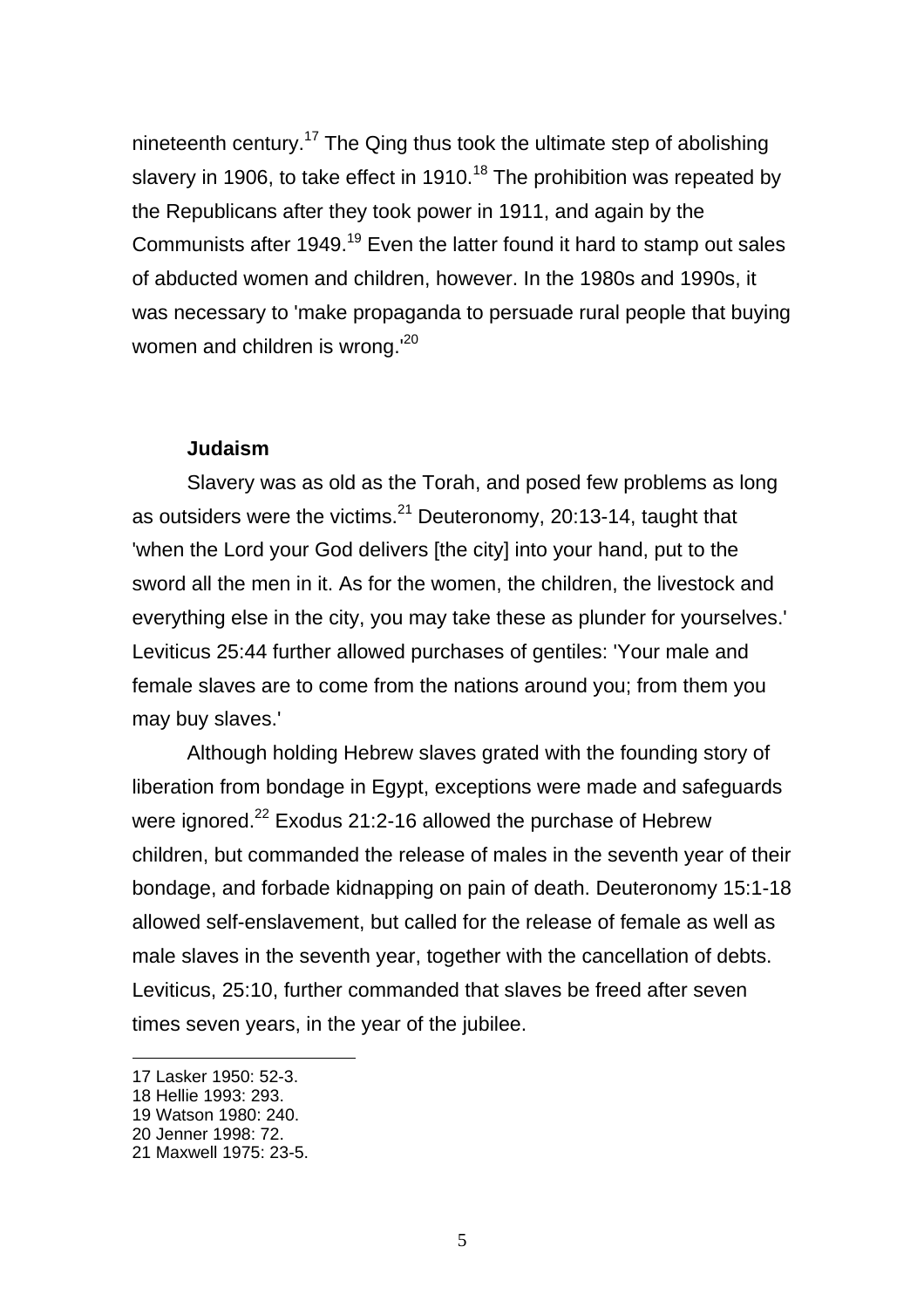The prophetic books criticised slavery. Isaiah, 61:1-2, trumpeted that God 'has sent me ... to proclaim freedom for the captives,' and to 'proclaim the year of the lord's favour [the jubilee].' Ezekiel, 46:17, also referred to freedom in the year of the jubilee. Jeremiah, 4:8-22, identified disobedience in releasing Hebrew slaves in the seventh year as causing the wrath of God to fall upon his people. Joel, 3: 6, fulminated against the sale of Jewish slaves to Greeks, while Amos, 1:6 and 1:9-10, condemned the sale of 'whole communities of captives.'

Sects, flourishing around the beginning of the Common Era, took this a step further. The austere and pacifist Essenes, centred in Palestine, declared enslavement to be against God's will. Through John the Baptist, they may have influenced early Christianity. The Therapeutae, in Egypt, pronounced slavery to be contrary to nature. They probably reflected the ideas of Stoics and other Ancient authors, who opposed Aristotle's views on 'natural slavery.<sup>[23](#page-5-0)</sup>

Despite this sectarian ferment, rabbinical Judaism clung to slavery after the destruction of the Jerusalem temple. At best, rabbis were uncertain whether uncircumcised gentiles broke purity rules by residing in the household, whether efforts should be made to convert slaves, and what impact this might have on their servile status. At the same time, they tightened rules on manumitting Jewish slaves, to keep the community united. The twelfth century Maimonides code recognised both Jewish and non-Jewish slaves, and the Genizah records of tenth to thirteenth century Egypt depict slavery as part of everyday life.<sup>24</sup> Early Modern rabbis debated whether it was right to hold 'Canaanite' gentiles as slaves, but Jews participated in Atlantic slave trading and slave production.[25](#page-5-2)

<u>.</u>

<sup>22</sup> Davis 1984: 85.

<span id="page-5-0"></span><sup>23</sup> Meltzer 1993: I, 44-5, 93-6; Quenum 1993: 16-18, 39-40.

<span id="page-5-1"></span><sup>24</sup> Davis 1984: 88-92.

<span id="page-5-2"></span><sup>25</sup> Davis 1984: 94-101; Faber 1998; Schorsch 2000; Jonathan Schorsch, personal communication.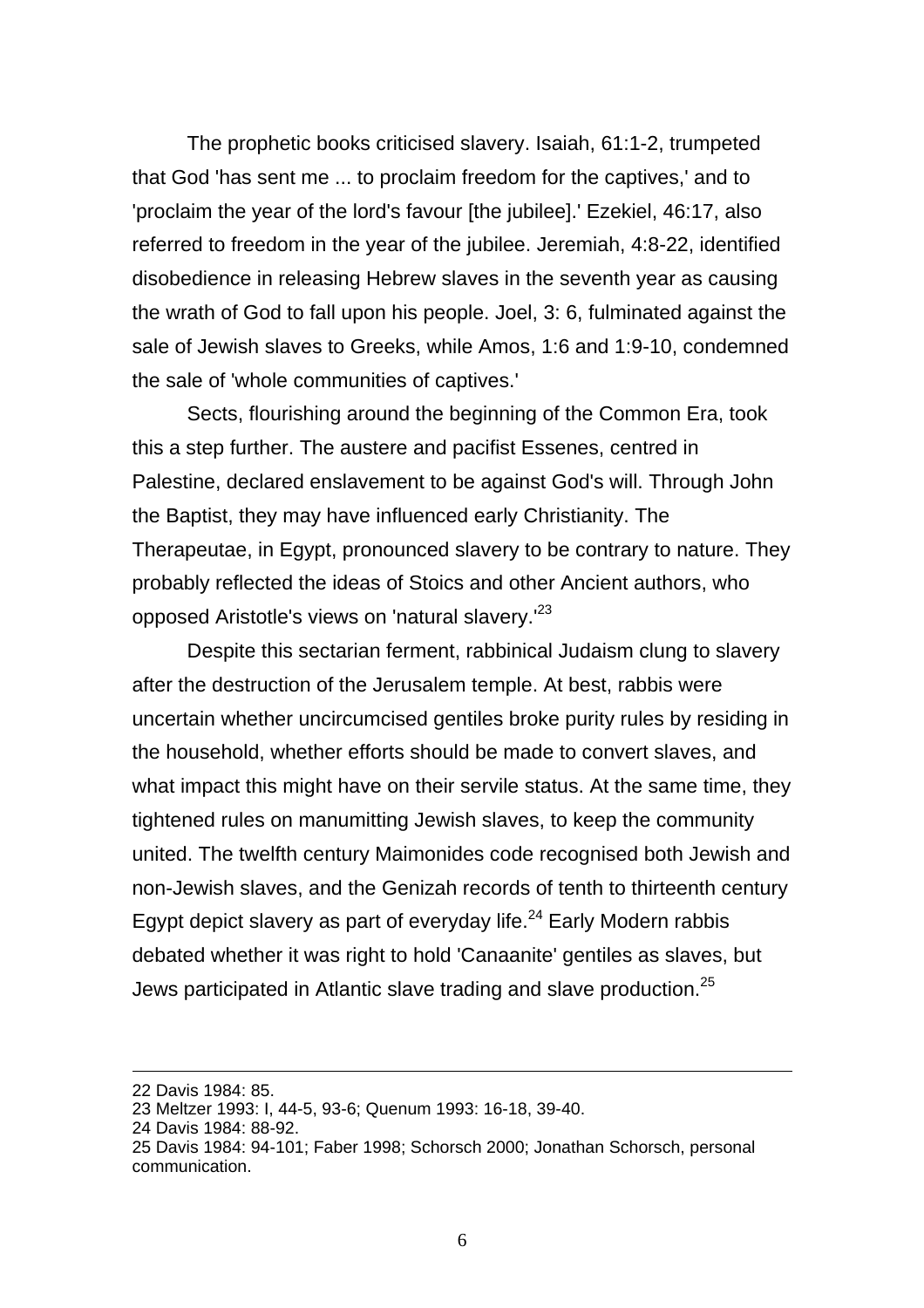The onset of Judaic repudiation of slavery came in the nineteenth century, when some Jews were affected by Western abolitionist fervour. Moses Mielziner's closely argued German dissertation, written in 1859, circulated widely in abolitionist circles, even if his views were hotly contested. The United States Jewish community split over the issue on broadly North-South lines, like their Christian compatriots. Even after legal emancipation in the United States, a minority of Jewish scholars 'continued to insist on the abstract lawfulness of human bondage as an ordinance of God.<sup>'26</sup> Jews in Islamic lands may have been particularly slow to take up the cause of abolition.<sup>[27](#page-6-1)</sup>

### **Catholicism**

The teachings of the Christian gospels generally valued the poor and humble, albeit with no specific references to abolishing servitude. It was hard to draw social lessons from the allegorical parables of Jesus, and Matthew 18:25 could even be read as accepting enslavement for debt. However, in Luke 4:18-19, Jesus, reading in the synagogue at Nazareth, cited Isaiah 61:1-2, proclaiming the year of the jubilee and freedom for 'captives.' Although the Greek word had the specific connotation of 'prisoners of war,' 'captives' in this passage was for centuries translated merely as 'prisoners.'

Saint Paul exhorted masters to treat slaves kindly, for all were equal before God, but commanded slaves to obey their masters. Paul's letter to Philemon, returning a fugitive slave to his master as a convert, has often been taken as the most detailed example of this attitude. Although Paul placed slave traders among the wicked in 1Timothy 1:10, there was a lack of any formal encouragement of manumission.

<span id="page-6-0"></span><sup>26</sup> Davis 1984: 82-4, 112; *Encylopaedia Judaica*: XIV, 1663.

<span id="page-6-1"></span><sup>27</sup> Schroeter 1992: 203.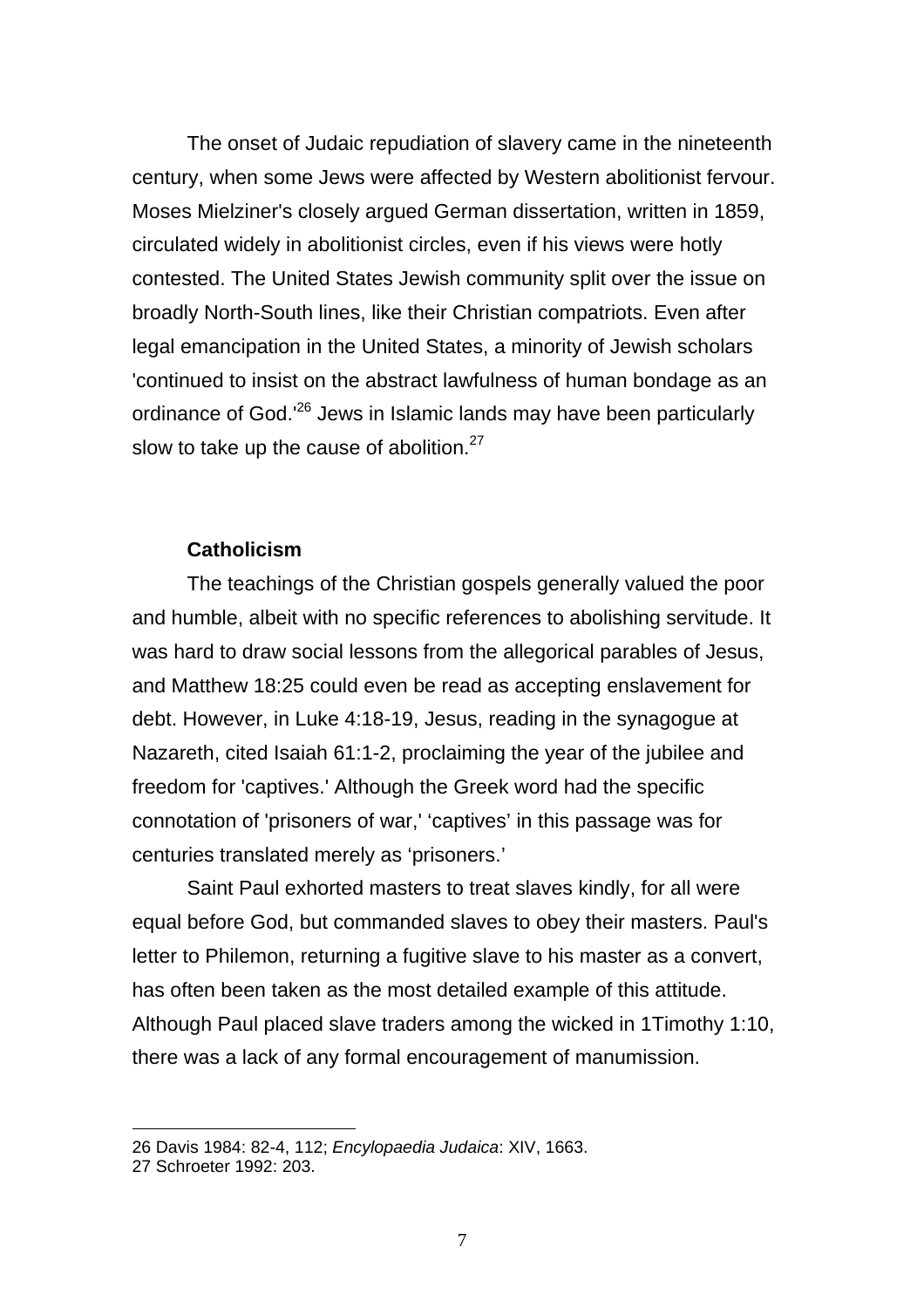The early church fathers took opposing positions. Origen (c.185- 254) approved of the Jewish freeing of slaves in their seventh year. Saint Gregory of Nyssa (c.335-394) went further, condemning the ownership human beings as contrary to divine and natural law. However, Christians listened more to the views of Saint Augustine of Hippo (354-430), who held that servitude was 'the just sentence of God upon the sinner,' the fruit of both original and personal sin. Slaves taken in war were fortunate, for they were saved from death. Moreover, servitude accorded with civil law, was a guarantee of social order, and profited both slave and owner.<sup>[28](#page-7-0)</sup> However Augustine recommended manumission, in the context of a strong tradition of people marking their conversion to Christianity by freeing their slaves.<sup>29</sup>

Controversy surrounds the role of Catholicism in the transition from slavery to serfdom, almost universal in north-western Europe by the twelfth century. The Church promoted the transformation, giving the example on its own extensive properties. Enslaving fellow Catholics was prohibited in 992, manumission was declared to be a pious act, and there was much contractual freeing after a fixed period, especially at the death of an owner. However, it remained licit to enslave heretics, Muslims, Jews, heathens, rebels against papal authority, clerics breaking their vows of celibacy, and those aiding the infidel. Popes themselves owned slaves, as did priests and clerical corporations. Canon law anathemised those who encouraged slaves to leave their owners, and incorporated aspects of the Roman law of servitude.<sup>30</sup> Saint Nilus of southern Italy (d.1005), taught that Genesis 9:5-6 allowed for the enslavement of fellow

<span id="page-7-0"></span><sup>28</sup> Quenum 1993: 41-5, 49; Meltzer 1993: I, 206.

<span id="page-7-1"></span><sup>29</sup> Lengellé 1976: 14, 47.

<span id="page-7-2"></span><sup>30</sup> Meltzer 1993: I, 207, 211-12, 218; Lengellé 1976: 59, 74-6; Quenum 1993: 44-51; Maxwell 1975: 18-19; Heers 1981: 247-61; Heers 2003: 43; Stark 2003: 290-1, 329; Davis 1984: 51-60; Hernando 2000: 226-43.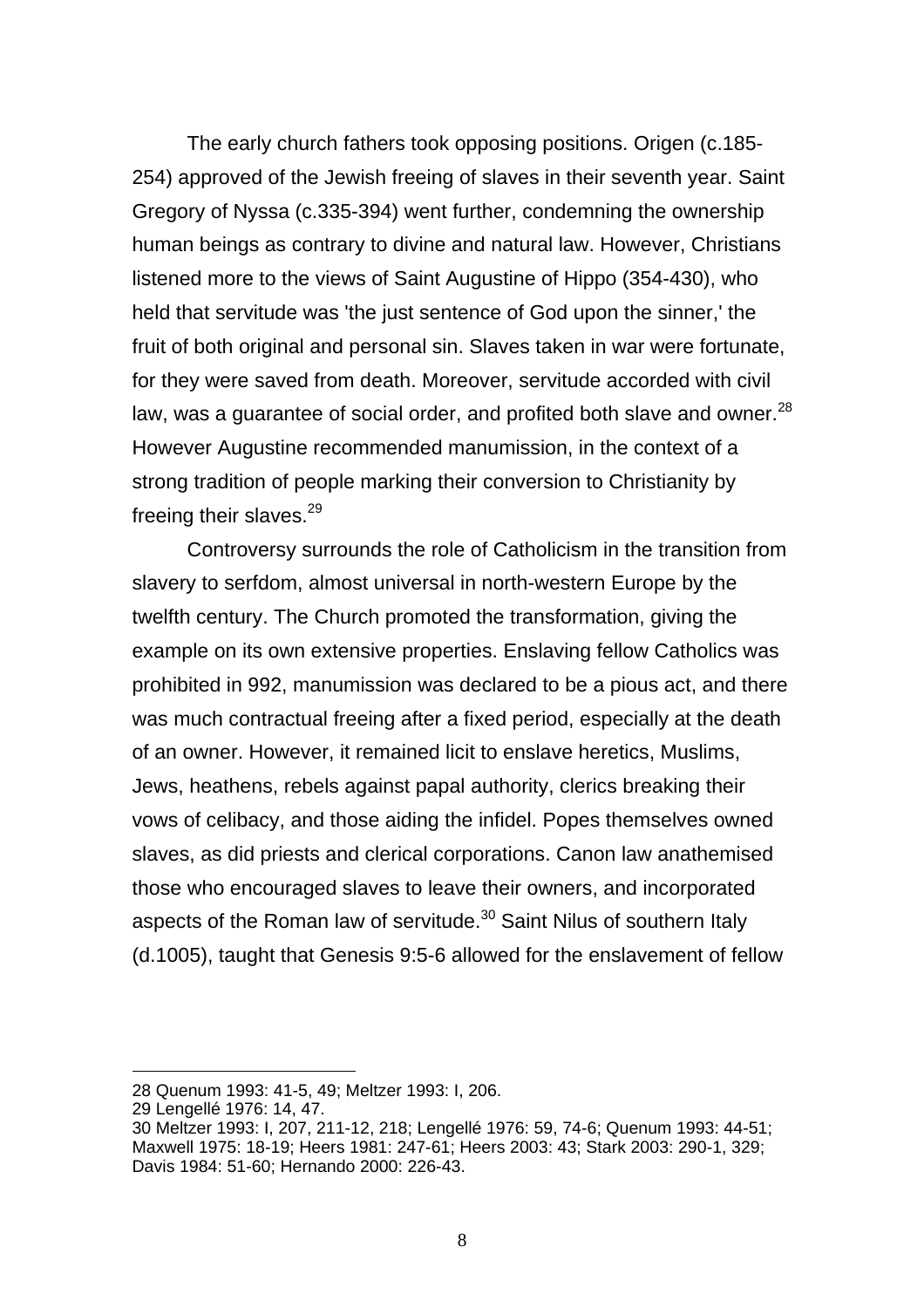Christians who committed murder, but his may have been an isolated voice.<sup>31</sup>

In any event, there was a hardening of Catholic attitudes towards slavery from the thirteenth century, with the revitalised study of Aristotle and Roman law. Saint Thomas Aquinas (1225-72), the great Dominican theologian, opined that slavery was contrary to the 'first intention' of nature, but not to its 'second intention.' He relegated slavery to the family, outside the sphere of public law, and reiterated Augustine's points about the social utility of slavery and its origins in  $sin<sup>32</sup>$  Saint Bonaventure (c.1217-74), a weighty Franciscan contemporary, admitted slavery's validity in civil law and as a punishment for sin, and yet denounced it as 'infamous' and 'perverting virtue.<sup>33</sup> But it was Aquinas who became the greatest influence on canon law.

Catholic slavery went in curiously contradictory directions after the Black Death of the fourteenth century. North-western Catholics replaced serfdom with wage work, tenancy and sharecropping. Indeed, the soil of France gained the reputation of conferring freedom.<sup>34</sup> North-eastern Catholics eliminated the last vestiges of slavery, but participated in the rise of Eastern Europe's repressive 'second serfdom.'[35](#page-8-4) South-western Catholics obtained fresh levies of Muslim, heretic, and Animist slaves, coming from the Black Sea, the Canary Islands and Sub-Saharan Africa.<sup>36</sup> Only gradually was this Mediterranean slavery restricted in the eighteenth century.<sup>[37](#page-8-6)</sup>

It was south-western Europeans who took over the New World, developing a flourishing variety of Catholic slavery, with helots taken from the Americas and Africa. To be sure, papal bulls sought to end

<span id="page-8-0"></span><sup>31</sup> Kazhdan 1985: 215.

<span id="page-8-1"></span><sup>32</sup> Quenum 1993: 47-9; Meltzer 1993: I, 211; Lengellé 1976: 14-15.

<span id="page-8-2"></span><sup>33</sup> Quenum 1993: 48.

<span id="page-8-3"></span><sup>34</sup> Quenum 1993: 127; Stark 2003: 305-7.

<span id="page-8-4"></span><sup>35</sup> Hellie 1982: 696.

<span id="page-8-5"></span><sup>36</sup> Furió 2000; Renault and Daget 1985: 35.

<span id="page-8-6"></span><sup>37</sup> Davis 2003: 8-9.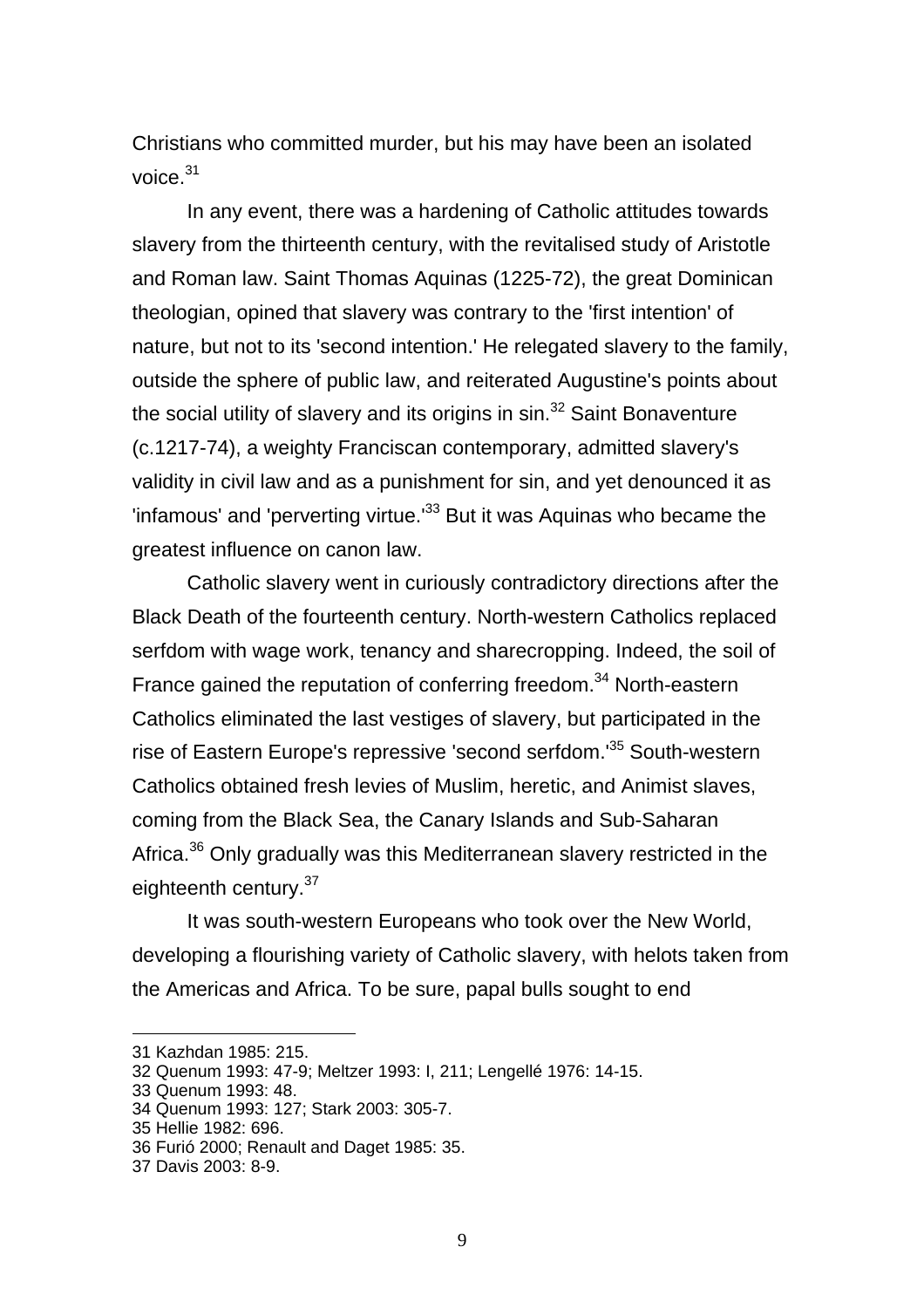Amerindian bondage from 1435, culminating in Paul III's three pronouncements in 1537 on protecting the subjects of Iberian kings. In passing, these texts also mentioned the rights of 'all other peoples.<sup>'[38](#page-9-0)</sup> However, the same pope authorised the purchase and possession of Muslim slaves in the Papal States in 1548, 'for the public good'.<sup>[39](#page-9-1)</sup> Jacques Bénigne Bossuet, Bishop of Meaux, fell back on Paul and Augustine in the 1680s to justify the new slavery of the Americas.<sup>[40](#page-9-2)</sup>

The Holy Office of Inquisition pinpointed a central loophole in canon law in 1686, ruling that the right to freedom applied only to those who 'have harmed no one.<sup>41</sup> Rodney Stark strangely fails to realise that this not only allowed the purchase of Africans and Asians taken in 'just wars,' but even permitted the continuing enslavement of un-subdued Amerindians. Serious crimes, slave descent and the benefits of conversion were further adduced to authorise buying unbelievers. Baptism might entail freedom in Europe, albeit not as a right, and rarely had the same effect overseas. A number of clerics spoke out against maintaining converts in bondage, but they were ruthlessly silenced.<sup>[42](#page-9-4)</sup>

Eighteenth century Philosophes are usually portrayed as secularists, but they were mainly Catholics, who cited Christian texts in opposing servitude[.43](#page-9-5) Charles de Secondat, Baron de Montesquieu (1689-1755), saw no contradiction between his Catholic faith and his attack on slavery.<sup>44</sup> He launched his celebrated offensive chiefly on grounds of incompatibility with natural law.[45](#page-9-7) In 1721, he also put in the mouths of imaginary Muslim Persian visitors a satirical attack on Christian contradictions between growing freedom in Europe and spreading

<span id="page-9-0"></span><sup>38</sup> Stark 2003: 305-7, 329-32; Quenum 1993: 72, 79, 82, 98.

<span id="page-9-1"></span><sup>39</sup> Prud'homme 2002: 76.

<span id="page-9-2"></span><sup>40</sup> Lengellé 1976: 15-16.

<span id="page-9-3"></span><sup>41</sup> Stark 2003: 333.

<span id="page-9-4"></span><sup>42</sup> Quenum 1993: 86-90, 99-126, 139-42, 147-50, 162-4, 168-9; Prud'homme 2002:

<sup>76;</sup> Vila Vilar 1990; Pimentel 1995: 239-50; Marques 1999: 71-3.

<span id="page-9-5"></span><sup>43</sup> Quenum 1993: 159-60, 164-8, 185-6.

<span id="page-9-6"></span><sup>44</sup> Jean Ehrard, personal communication.

<span id="page-9-7"></span><sup>45</sup> Wirz 1984: 187.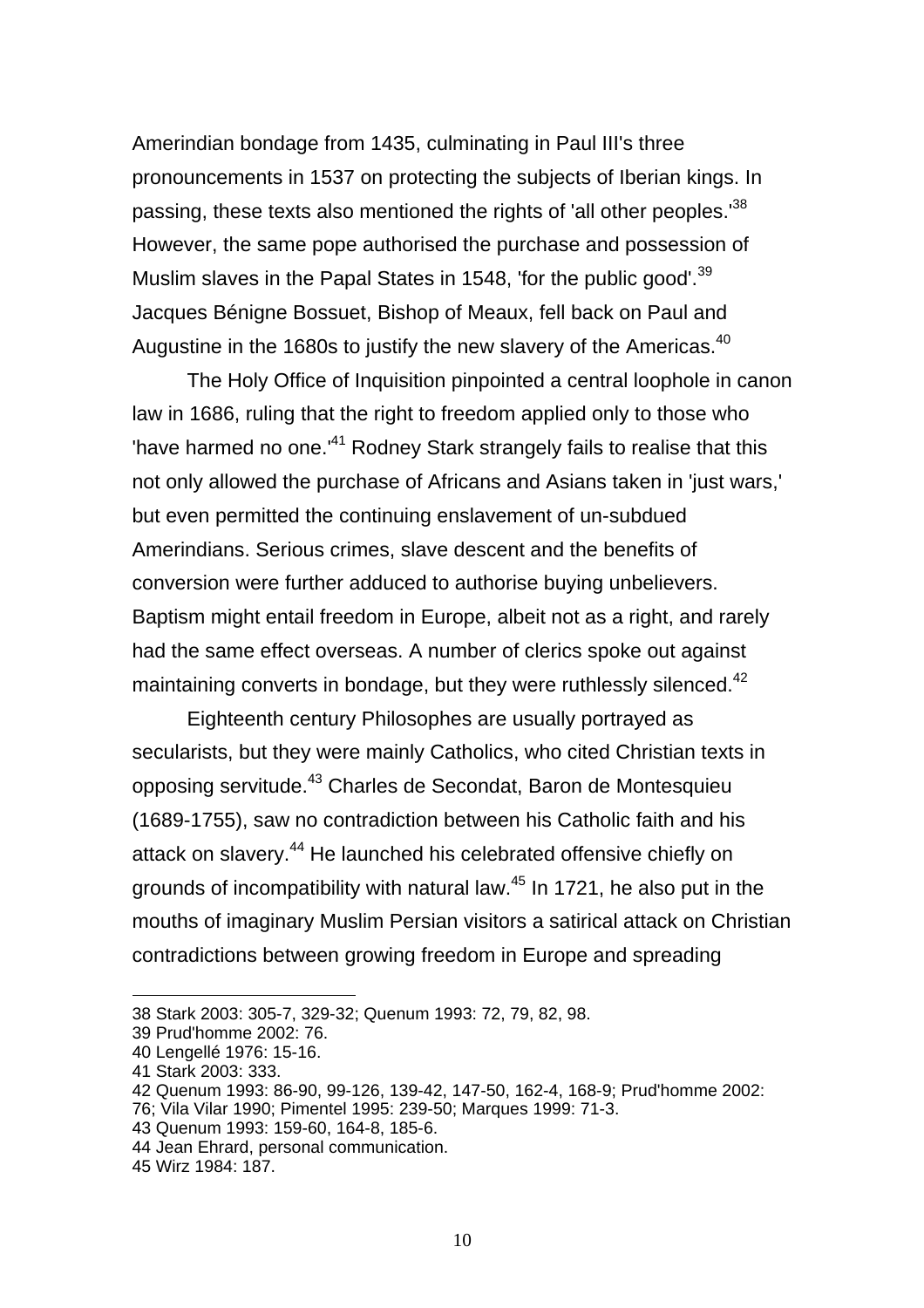servitude in the Americas, associated with appalling mortality in the slave trade.<sup>46</sup> Among later major critics of servitude were two priests, Guillaume-Thomas Raynal (1713-96) and Henri Grégoire (1750-1831), although both fell foul of the Church for their radical political views.<sup>[47](#page-10-1)</sup>

The trauma of the French Revolution made the Church intensely suspicious of liberty, but Pope Pius VII needed British backing for the return of the Papal States. He thus condemned the slave trade in letters to the kings of France and Portugal, in 1814 and 1823 respectively. His delegates also signed the Congress of Vienna declaration of 1815. However, the papacy quickly snuffed out incipient critiques of slavery in Swiss and German Catholic circles.<sup>48</sup> The employment of Muslim slaves in the Papal States lingered on, even if converts were usually freed.<sup>[49](#page-10-3)</sup>

Pope Gregory VI's landmark ruling in 1839, that methods of enslavement in Africa were unjust, was the first public Catholic rejection of the slave trade. It owed something to continuing British pressure, but Gregory VI had been head of Propaganda Fide from 1826, and had gained an insight into how the trade hampered evangelisation. The pope's failure to condemn slavery itself pleased pro-slavery Catholics, notably in the United States, which no longer relied on imports of fresh slaves.<sup>50</sup>

Papal condemnation of the trade did not cause Monseigneur Jean-Baptiste Bouvier, Bishop of Le Mans, to alter his treatise on moral theology, first published in 1834. Employed in Catholic seminaries around the world up to the 1880s, this textbook followed Aquinas in teaching that owning people was underpinned by scripture, canon law, civil law, and natural law. Self-enslavement was acceptable, and servitude was preferable to execution after defeat or for a crime. Slaves should be

<span id="page-10-0"></span><sup>46</sup> Montesquieu 1960: 159-60, 249.

<span id="page-10-1"></span><sup>47</sup> Quenum 1993: 190-6.

<span id="page-10-2"></span><sup>48</sup> Quenum 1993: 222-7, 232-6; Stark 2003: 343.

<span id="page-10-3"></span><sup>49</sup> Prud'homme 2002: 75-6.

<span id="page-10-4"></span><sup>50</sup> Quenum 1993: 48, 236-40; Marques 1999: 263; Vila Vilar 1990: 26.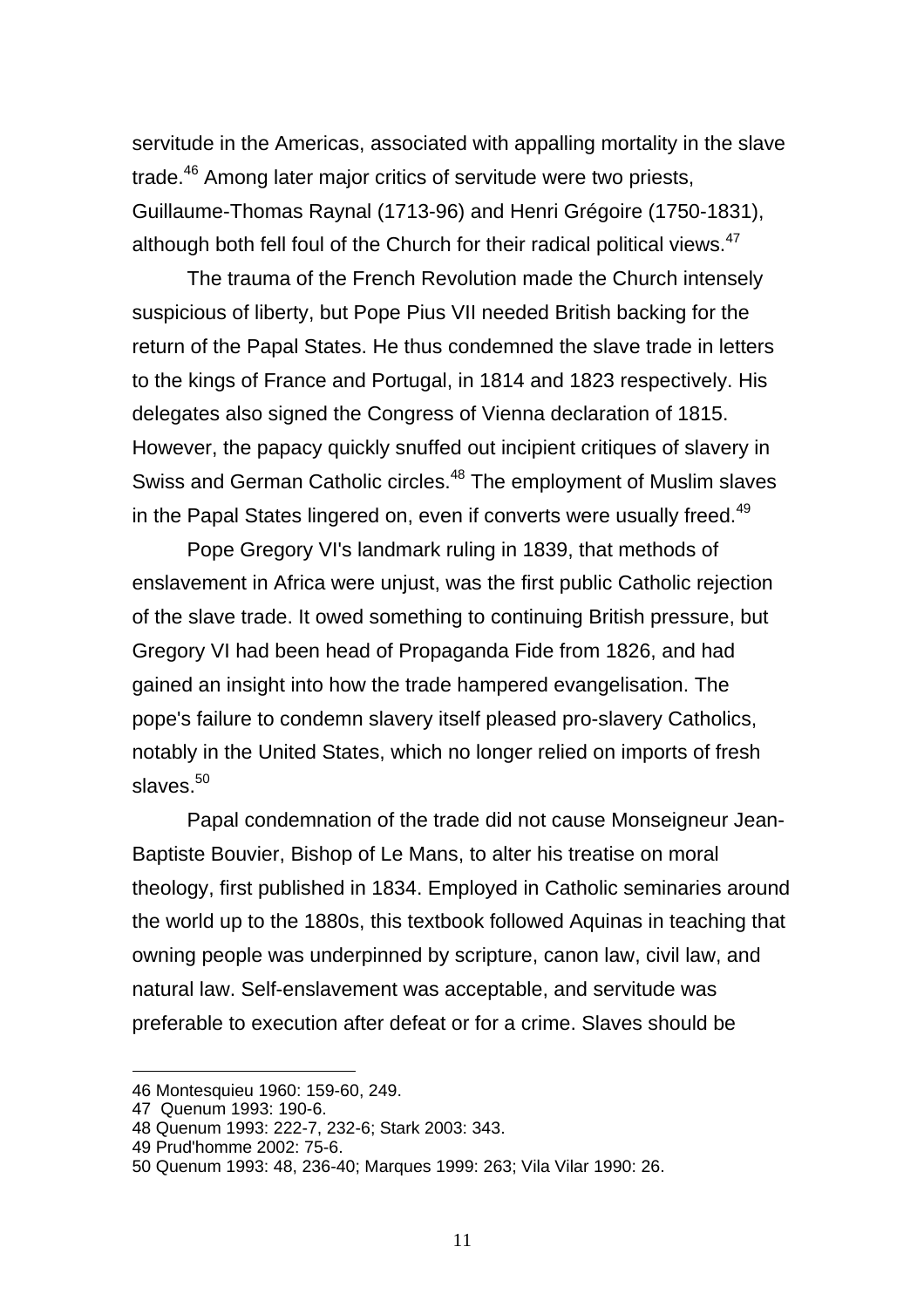treated humanely, and emancipation was the ideal, but only through moral persuasion. Both slavery and the slave trade remained legitimate in theory, even if the latter might be rejected in practice for not conforming to the Church's rules.<sup>[51](#page-11-0)</sup>

Even progressive Catholics remained cautious gradualists, warning of social cataclysm if slaves were to be suddenly emancipated.<sup>52</sup> Radical French priests of the 1840s denounced inhumane conditions, rather than the institution itself.[53](#page-11-2) Catholic objections to Muslim servile eunuchs were undermined by the Vatican's own employment of castrated singers till 1878, even if they were free.<sup>54</sup> Some abolitionist writings were relegated to the index of prohibited books. As late as 1873, Pope Pius IX referred to the alleged 'curse of Ham' afflicting Africans, thereby underpinning a racist religious argument for servitude.<sup>55</sup> Alexis de Tocqueville noted acutely in 1831-32 that racism resolved the contradiction between freedom at home and slavery overseas, but only by 'inflicting a wound on humanity which was less extensive, but infinitely harder to heal.<sup>'[56](#page-11-5)</sup>

The Catholic turning point of 1888 was not exempt from ambiguity. In that year, Brazil became the last Catholic country to end slavery in law, Cardinal Charles Lavigerie launched his crusade against slavery in Islam, and Pope Leo XIII addressed an encyclical letter, *In plurimis*, to Brazilian bishops. The latter opened with a reference to Luke 4:18-19, with 'captives' now interpreted to mean 'slaves' rather than 'prisoners.' However, the pope presented no reasoned refutation of traditional Catholic justifications for slavery.<sup>57</sup> Moreover, he called on missionaries to

<span id="page-11-0"></span><sup>51</sup> Prud'homme 2002: 77-86.

<span id="page-11-1"></span><sup>52</sup> Davis 1984: 114.

<span id="page-11-2"></span><sup>53</sup> Prud'homme 2002: 85.

<span id="page-11-3"></span><sup>54</sup> Croutier 1989: 129.

<span id="page-11-4"></span><sup>55</sup> Maxwell 1975: 14-17, 20.

<span id="page-11-5"></span><sup>56</sup> Lengellé 1976: 54.

<span id="page-11-6"></span><sup>57</sup> Prud'homme 2002: 86-7; Quenum 1993: 240.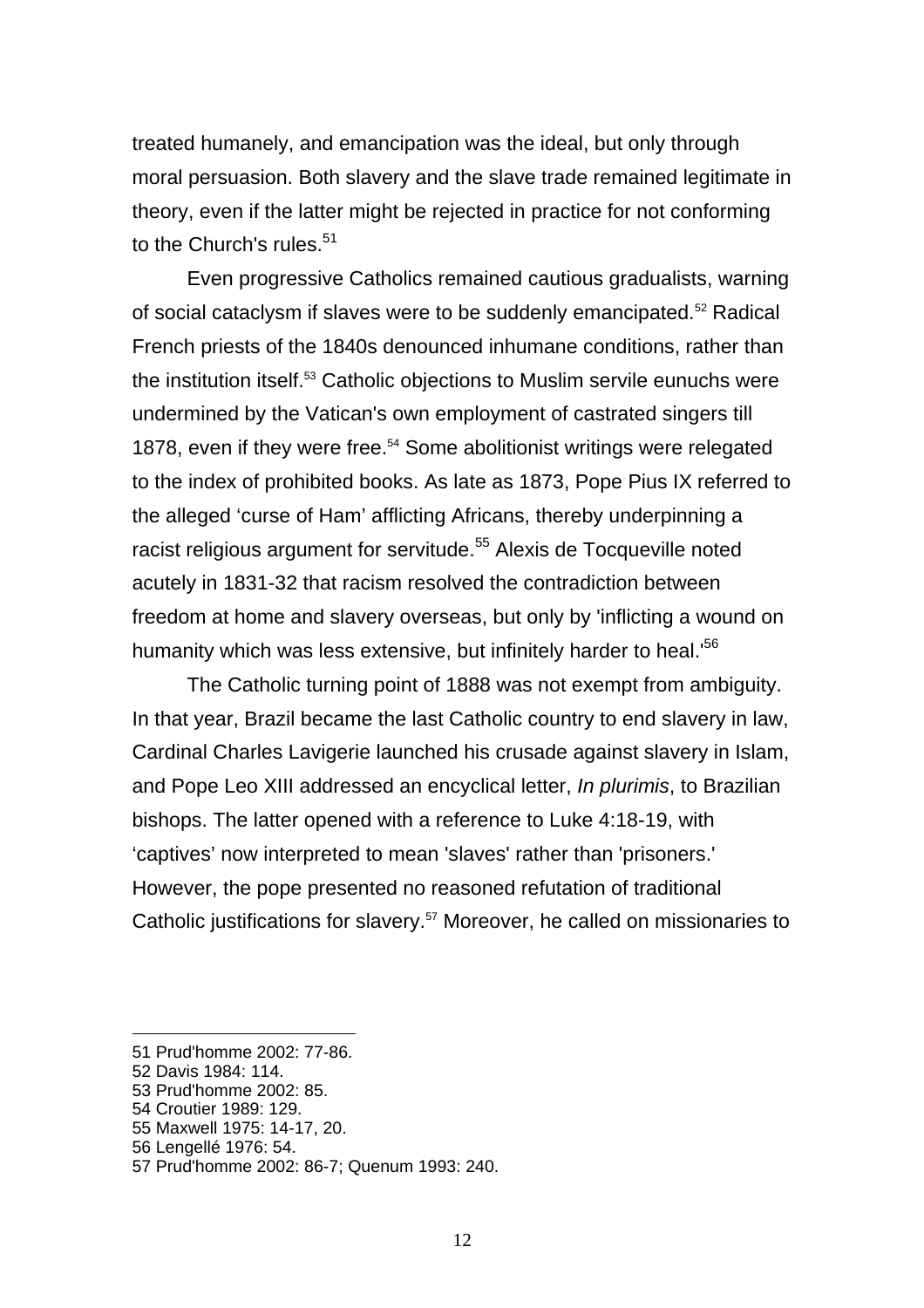intensify the ransoming of slaves, a practice which risked intensifying the trade and corrupting clerical morals[.58](#page-12-0)

# **Orthodox and Eastern Orthodox churches**

The views of Eastern Orthodox Christians have been little studied. Byzantine law codes from the sixth to the ninth century modified the Roman inheritance by stressing the humanity of slaves, and by providing increased protection for them.<sup>59</sup> However, obdurate Muslims, as descendants of Hagar the slave concubine of Abraham, were natural slaves, and servile tribute may have been taken from Balkan Animists.<sup>[60](#page-12-2)</sup> Individual clergymen could own slaves, but not clerical organisations.<sup>61</sup> At best, the Byzantine Church recommended freeing converts.<sup>62</sup> From the eleventh century, 'semi-feudal relations' also tended to replace slavery, seen as 'an evil contrary to nature, created by man's selfishness,' even if permissible in law[.63](#page-12-5)

A few Russian priests and monks voiced opposition to slavery prior to the transformation of slaves into serfs in 1723, but the Church as such took longer to embrace freedom.<sup>64</sup> The clergy began to murmur against servitude as clerical serfs were being 'secularised' between 1701 and 1764, and as serfs came to be increasingly, if illicitly, sold independently from the land.<sup>65</sup> Old Believers, schismatics with millenarian and mystical inclinations, were perhaps even more hostile to serfdom and slavery,

<span id="page-12-0"></span> $\overline{a}$ 58 Lazzarotto 1982: 46; Clarence-Smith forthcoming.

<span id="page-12-1"></span><sup>59</sup> Hellie 1993: 293-5.

<span id="page-12-2"></span><sup>60</sup> Kazhdan 1985: 218-19; Cahen 1970: 215-16.

<span id="page-12-3"></span><sup>61</sup> Hellie 1982: 75.

<span id="page-12-4"></span><sup>62</sup> Hellie 1982: 73-4; Kazhdan 1985: 219-19.

<span id="page-12-5"></span><sup>63</sup> Kazhdan 1985: 215, 219, 222-4.

<span id="page-12-6"></span><sup>64</sup> Hellie 1982: 585-6.

<span id="page-12-7"></span><sup>65</sup> Kolchin 1987: 38-9, 41-6, 225, 374-5.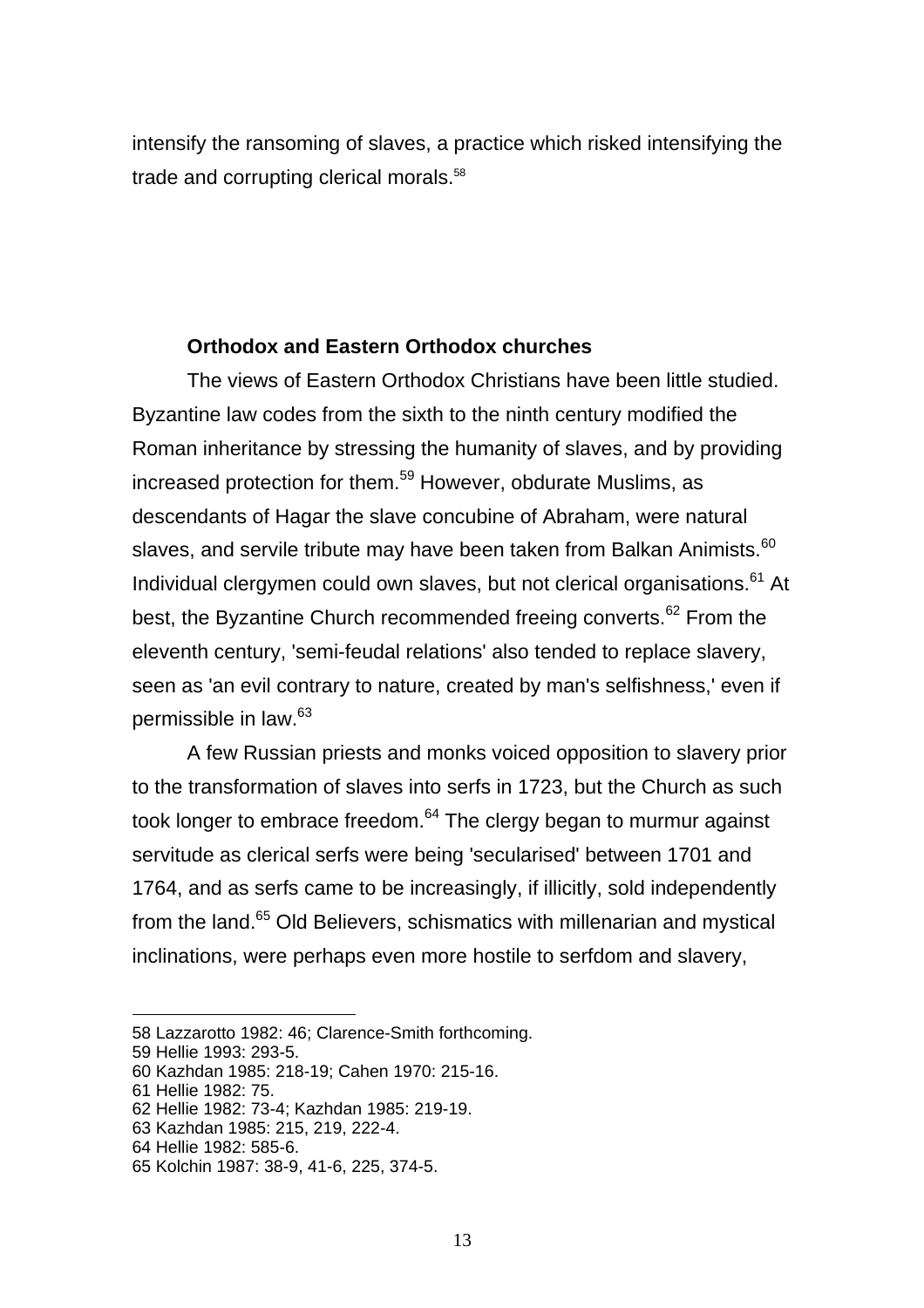although this needs to be demonstrated.<sup>66</sup> Some Russians, including serfs themselves, drew on the biblical story of release from Egyptian bondage.<sup>67</sup> From timidly opposing the abuses of owners, 'leading churchmen evinced growing disenchantment with serfdom,' because it disrupted family and spiritual life.<sup>68</sup> Symbolically, the Archbishop of Moscow drafted the decree of liberation in 1861.<sup>[69](#page-13-3)</sup>

The Eastern Orthodox church of Egypt appears to have hesitated for a long time before rejecting slavery.<sup>70</sup> A British official declared in 1881 that not a single indigenous Egyptian Coptic Christian opposed slavery. However, *al-Fayum*, a Christian newspaper edited by Ibrahim Ramzi, condemned buyers of slaves as 'barbarians' during a famous trial in 1894. Indeed, the newspaper stood alone in doing so. $71$ 

The allied Ethiopian Orthodox church adopted Judaic and Byzantine prescriptions of bondage, reflected in the thirteenth century Fetha Nagast code. Clerics even gave credence to the Curse of Ham, applied to 'real' Blacks.<sup>72</sup> Nevertheless, the Ethiopian church expressed occasional doubts about servitude.<sup>73</sup> Emperor Tewodros (r.1855-68), a deeply religious monarch, banned the slave trade and tried to root out the enslavement of Christians. Repeated by his successors, the prohibition on slave trading remained a dead letter.<sup>74</sup> Measures against slavery proper, culminating in a 1942 decree under British military occupation, were patchily enforced.<sup>[75](#page-13-9)</sup>

 $\overline{a}$ 

<span id="page-13-2"></span>68 Freeze 1989.

<span id="page-13-0"></span><sup>66</sup> Nolte 2004.

<span id="page-13-1"></span><sup>67</sup> Moon 2001: 31-2.

<span id="page-13-3"></span><sup>69</sup> Seton-Watson 1952: 43.

<span id="page-13-4"></span><sup>70</sup> Elbashir 1983: 70, 140; Baer 1969: 167.

<span id="page-13-5"></span><sup>71</sup> Powell 2003: 143, 154.

<span id="page-13-6"></span><sup>72</sup> Hellie 1993: 294; Derrick 1975: 152; Greenidge 1958: 46.

<span id="page-13-7"></span><sup>73</sup> Moore-Harell 1999: 409.

<span id="page-13-8"></span><sup>74</sup> Trimingham 1965: 118-19; Renault and Daget 1985: 221.

<span id="page-13-9"></span><sup>75</sup> Greenidge 1958: 46-7; Derrick 1975: 152-4; Renault and Daget 1985: 221-6.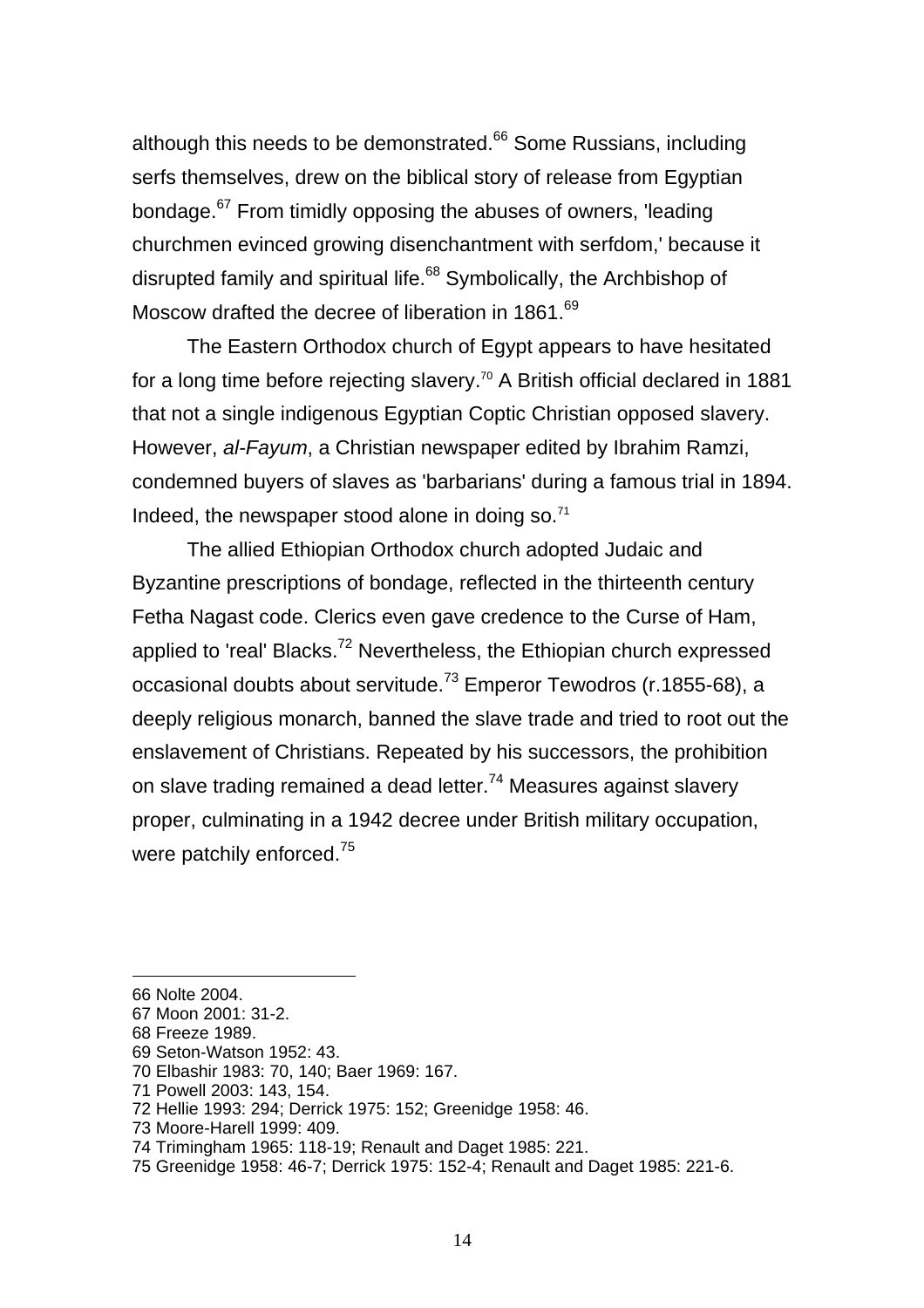### **Protestants**

Emerging from the early sixteenth century, Protestants were initially preoccupied with assuring their own uncertain future. Trusting in faith rather than works, and often believing that only a finite number of humans would be saved, they focused on the unacceptability of slavery on European soil. They tended to duck the question overseas, although a few early Spanish converts condemned the trade.<sup>76</sup> Protestant owners avoided the moral dilemma of possessing fellow Christians by delaying baptism till slaves were at death's door.<sup>77</sup> At best, Pierre Jurieu (1637-1713), an exiled French Calvinist, wrote in the 1680s that an implicit pact between masters and slaves should govern the treatment of the latter.<sup>[78](#page-14-2)</sup>

The millenarian and mystical Quakers initiated a radical attack in Pennsylvania in 1688. Valuing works and intuition as much as faith, they believed that the 'internal light' of Jesus could override the letter of scripture, and that all wars were illegitimate. John Woolman (1720-72), an early environmentalist and evangelist of Native Americans, launched an uncompromising onslaught from the 1750s.<sup>79</sup> The Quakers proclaimed that owning slaves was sinful, citing Matthew 25:40, 'whatever you did for one of the least of these brothers of mine, you did for me.' From this they deduced that 'to enslave a "Negro" was to enslave Christ.'[80](#page-14-4)

Shamed by Quaker activism, most Protestants shifted their perception from sin as slavery to slavery as sin, and preached this new gospel with fervour.<sup>81</sup> To back their campaign, they scoured the Bible, and interpreted both Isaiah 61:1-2 and the citation of this passage in Luke 4:18 as rejecting slavery. Their world was largely cleansed of servitude by

<span id="page-14-0"></span><sup>76</sup> Hellie 1993: 293; Schorsch 2000: 125.

<span id="page-14-1"></span><sup>77</sup> Quenum 1993: 104.

<span id="page-14-2"></span><sup>78</sup> Lengellé 1976: 15.

<span id="page-14-3"></span><sup>79</sup> Punshon 1984: 69, 115-19, 162-4, 167-8, 179-81.

<span id="page-14-4"></span><sup>80</sup> Stark 2003: 340-52.

<span id="page-14-5"></span><sup>81</sup> Hellie 1993: 292.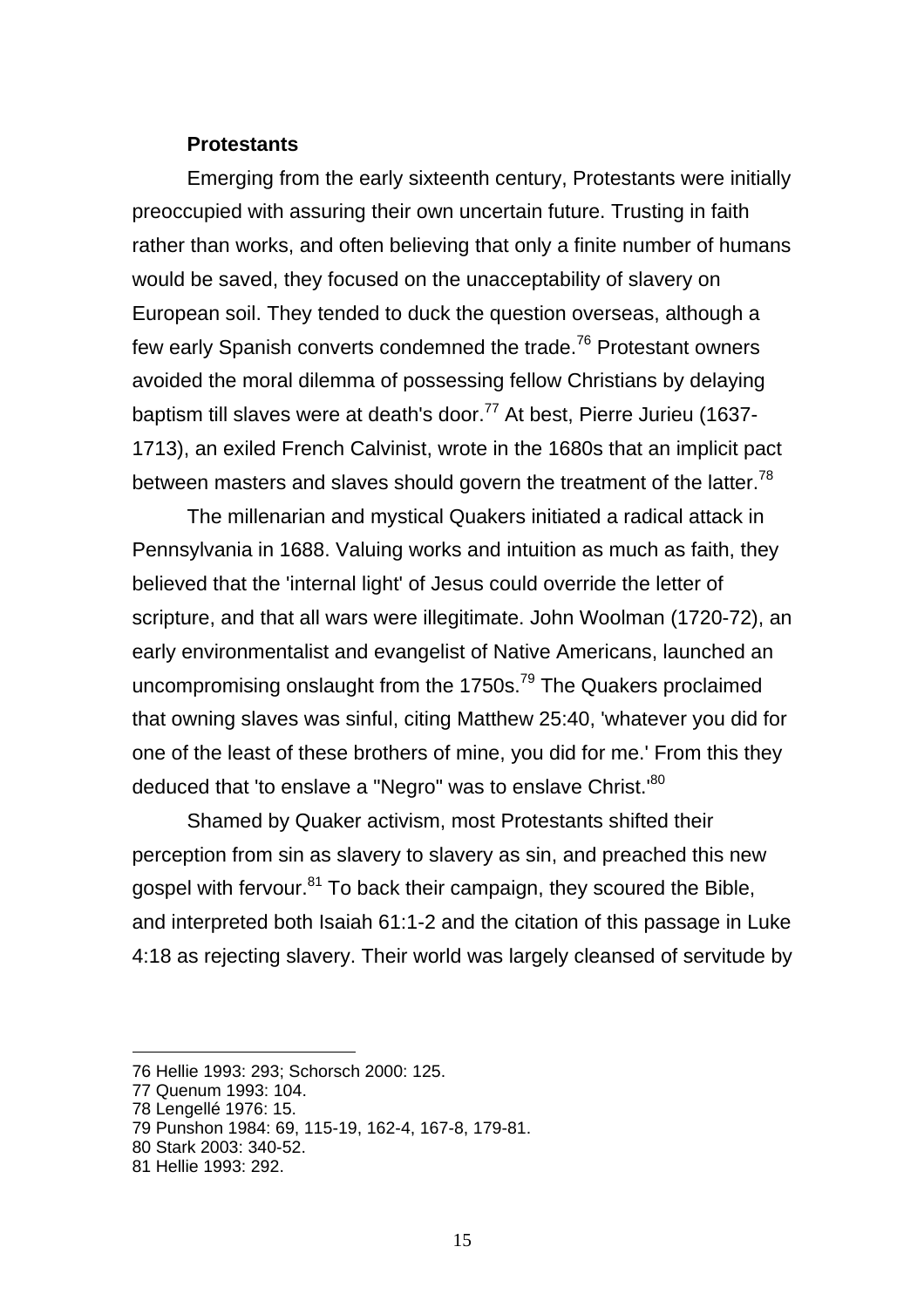the Union's victory in the American civil war of 1861-65, although a few theologians continued to maintain the legitimacy of servitude. $82$ 

## **Islam**

 $\overline{a}$ 

The founding texts of Islam were ambiguous about slavery, and it could be argued that a certain libertarian ethos reigned briefly. In the early Meccan phase of Muhammad's preaching, he was heavily reliant on marginal elements in society, including slaves. In the later part of his mission, however, Muhammad was effectively the ruler of Medina, and became less dependent on such groups.

Sectarians were most likely to be critics of slavery in the first centuries of Islam, especially millenarians in the Isma'ili tradition. The only unambiguous process of abolition was that enacted by the Druzes in the eleventh century. This had no obvious consequences for emancipation among the wider Muslim community, but sectarian views of slavery remain a somewhat obscure subject, and further research may hold surprises.

A new phase of Islamic unhappiness with slavery emerged in 'gunpowder empires' from the sixteenth century, this time emanating from enlightened despots and their religious advisers. Many reformers simply concentrated on clipping the wings of elite slaves. The usual explanation is that such slaves constituted an obstacle to political and military efficiency. However, royal collaboration with sharia-minded ulama has been underestimated. More work needs to be done on attitudes to elite slavery in the context of the wider desire for conformity with holy law.

<span id="page-15-0"></span><sup>82</sup> Davis 1984: 107-8, 112-13, 136-53; Pétré-Grenouilleau 2004, ch. 4; Quenum 1993: 206-16.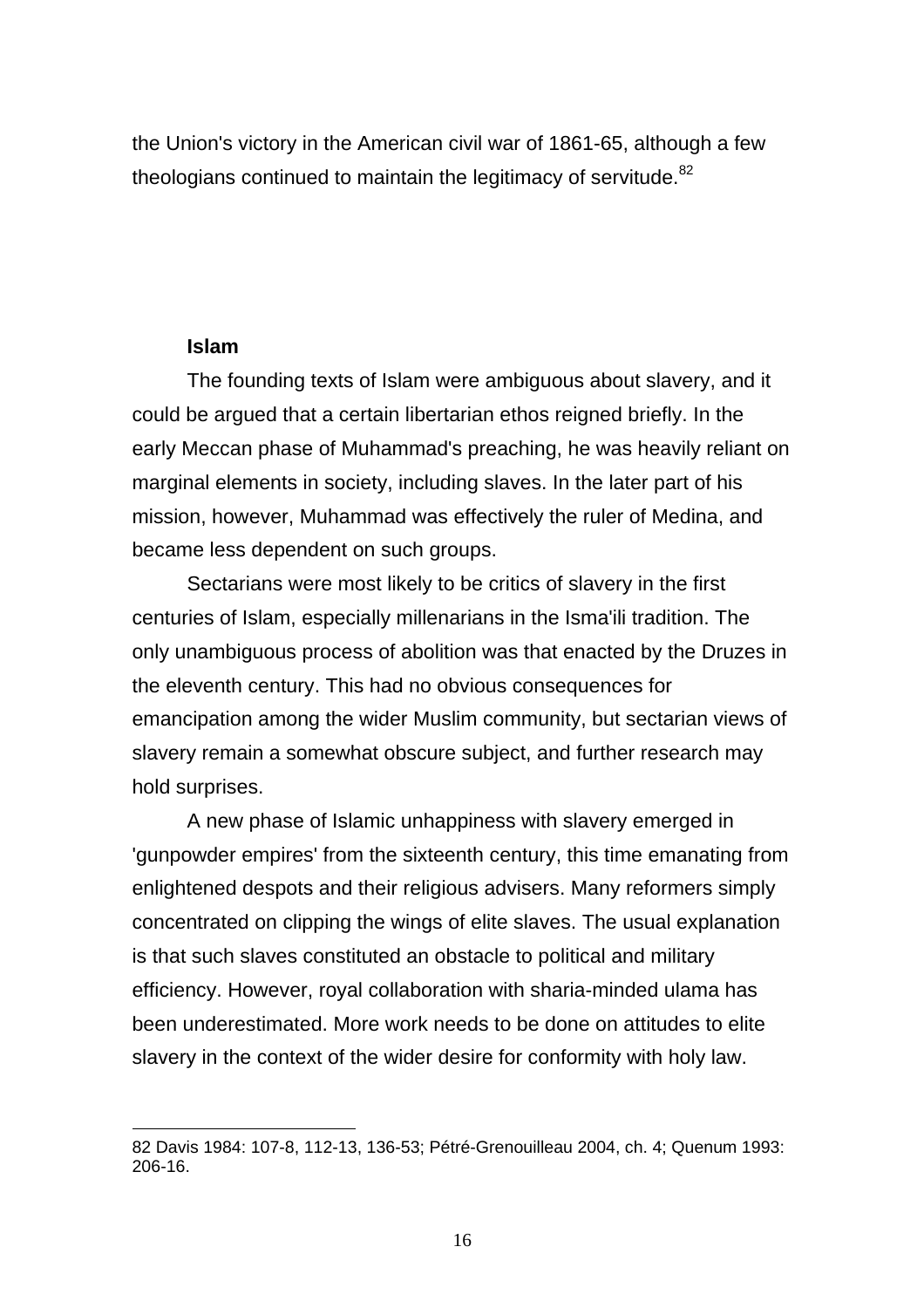Some rulers went further, questioning the legitimacy of modes of enslavement. It is perfectly plausible to argue that this was intended to head off damaging rebellions, as reforms emerged mainly in areas where numerous subjects stubbornly refused to convert to Islam, as in the Balkans, India, West Africa, and Southeast Asia. Nevertheless, the possible religious wellsprings of these measures need to be scrutinised, especially as a deeper unease about servitude surfaced here and there, hard to explain purely in terms of social and political tensions.

Western diplomatic and military intervention, from the late eighteenth century, was partly justified by a desire to suppress the slave trade and slavery. Writers desiring to portray anti-imperialist leaders as spotless heroes have thus tended to downplay violent Muslim reactions, or even deny them altogether. As the lustre of nationalism fades, examples of strong-armed defence of slavery need to be recognised more openly, and dissected more dispassionately.

Much less research has been undertaken on Muslims who took the opposite tack, believing slavery to be a deviation from the path of God, and therefore contributing to the community's weakness. From the 1870s, radical and gradual rationalists, together with moderate literalists and progressive ulama, could all be placed in the broad category of opponents of slavery, despite their manifold disagreements. In the present state of research, it is difficult to tell what audience they had among the bulk of the faithful. The greatest uncertainly concerns the beliefs of slaves themselves, especially when they imbibed millenarian ideas of justice filling the earth. $83$ 

The majority of the faithful eventually accepted abolition as religiously legitimate, but pinpointing this crucial moment is difficult. Khaled Abou el Fadl, writing at the dawn of the third millennium, is vague: 'Muslims of previous generations reached the awareness that slavery is

<span id="page-16-0"></span><sup>83</sup> All this first section on Islam is based on Clarence-Smith 2006.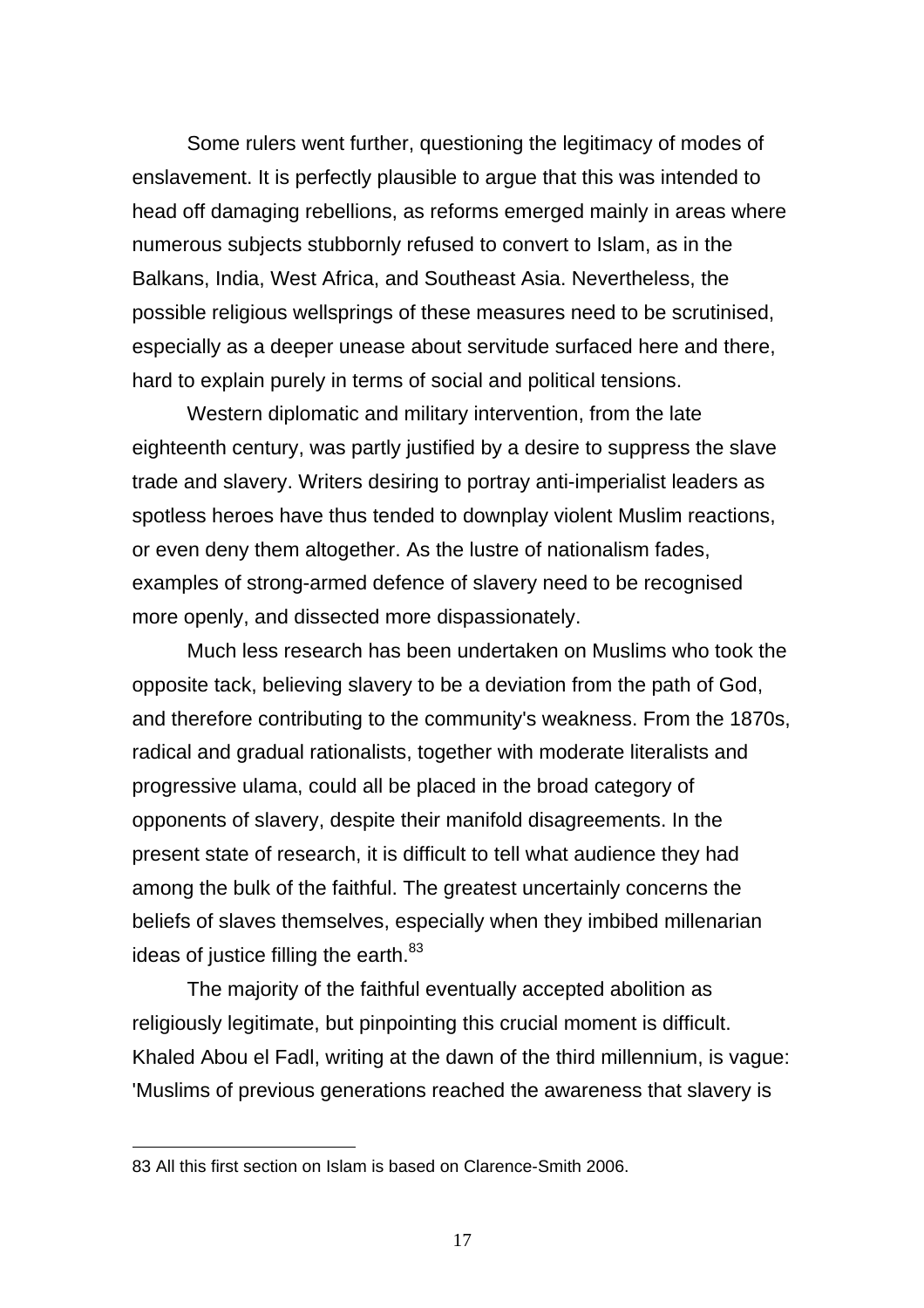immoral and unlawful, as a matter of conscience.<sup>'84</sup> Reuben Levy is probably overly optimistic in thinking that victory had been achieved by the 1950s, for examples of slave holding, and belief in the legitimacy of slavery, abounded in that decade.<sup>[85](#page-17-1)</sup> The 1960s seem to have constituted the true watershed, when an Islamic accord against slavery triumphed, hastened by secularist agitation, and mainly informed by the cautious gradualism of Amir 'Ali.

The Organisation of the Islamic Conference [OIC], emerging from1969 as an association of Muslim governments, financed a conference on human rights in Belgrade in 1980, co-sponsored by the United Nations Educational Scientific and Cultural Organization [UNESCO]. The published proceedings asserted the right to freedom, and rejected the enslavement of prisoners and conquered peoples.<sup>[86](#page-17-2)</sup> Representing 54 countries by 1990, the OIC published the 'Cairo Declaration on Human Rights in Islam.' Article 11a stated that, 'human beings are born free, and no one has the right to enslave, humiliate, oppress or exploit them.' The authors hedged their bets, however, stressing that all human rights were subject to the authority of the shari'a.<sup>87</sup>

There remains the tricky problem of estimating the size and influence of Muslim groups who refuse to accept the new consensus. Persistent manifestations of bondage in remote deserts could be dismissed as antediluvian relics of scant significance, but urban literalists are also calling for the restoration of slavery, considering the legitimacy of the institution to be engraved in God's law. Internet web sites defending such views show that this position is no mere archaic remnant in Islam.

 $\overline{a}$ 

<span id="page-17-2"></span>86 Boisard 1985: 4, 107, 124.

<span id="page-17-0"></span><sup>84</sup> Abou el Fadl 2001: 269.

<span id="page-17-1"></span><sup>85</sup> Levy 1957: 88-9.

<span id="page-17-3"></span><sup>87</sup> http://www.humanrights.harvard.edu/documents/regionaldocs/ Cairo\_dec.htm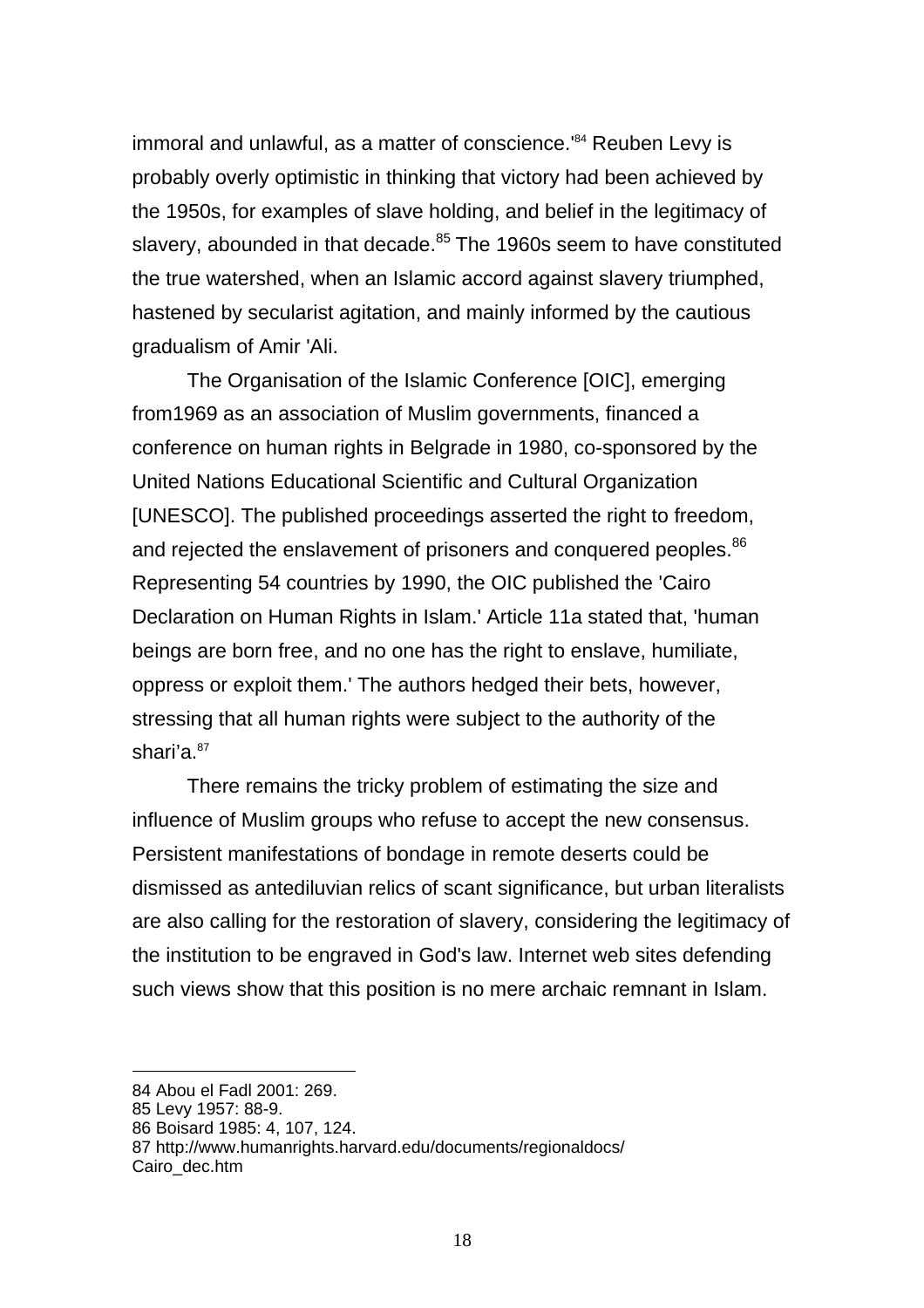A dogged refusal by some Muslims to accept the modern consensus about the sinfulness of slavery is not unique, although surprisingly little is known about such strands in other faiths. Islamic minorities refusing to let go of slavery have perhaps been larger, or at least more vocal, than in other religions. At one level, this merely reflects the entrenched position of Islam across the great arid zone of the Old World, where environmental conditions have impeded the penetration of new ideas. However, a certain reluctance to let go of slavery also stems from a broader salience of traditionalism and literalism, in a faith which often perceives itself as singled out for persecution by a triumphant West.<sup>88</sup>

## **Conclusion**

Deeper studies of religious attitudes towards servitude and abolition are urgently needed, because the subject has generated so much vulgar polemic. Serious scholarship is often the first casualty of the heated exchanges that sizzle along the internet, filtering into a varied range of publications. Participants in such controversies rarely heed Jacques Jomier's wise words that no religion is in a position to cast the first stone in the matter of slavery.<sup>[89](#page-18-1)</sup>

To achieve the eradication of slavery throughout the world, and to avoid the danger of its resurgence, people of all beliefs should begin by uniting in humble apology for the pain and sorrow inflicted on generations of coerced and humiliated human beings. Every world faith has condoned some version of servitude in its time, including the atheistic creed of Communism. However, there were always courageous people, prepared to row against the current by denouncing evils that those of their own persuasion accepted.

<span id="page-18-0"></span><sup>88</sup> Clarence-Smith 2006.

<span id="page-18-1"></span><sup>89</sup> Jomier 1988: 102.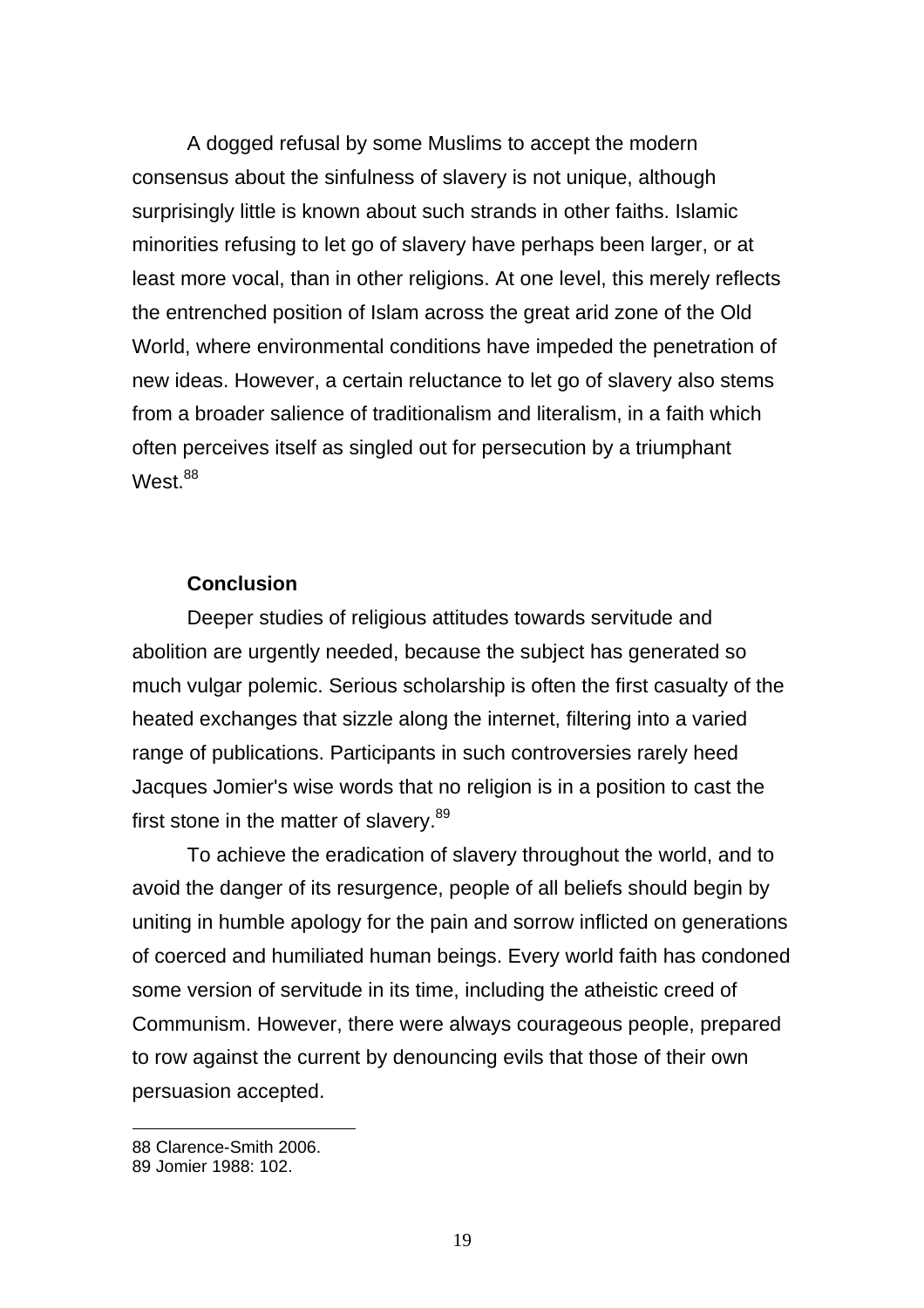Above all, there is a need for a better understanding of why adherents of different belief systems accepted slavery for so long, and why and how they ceased to do so. Replacing partisan diatribes by sober and self-critical assessments is a priority, which could do much to heal current rifts between religious communities. Re-emerging in the late twentieth century, to the surprise of many scholars, these tensions threaten to tear our world apart.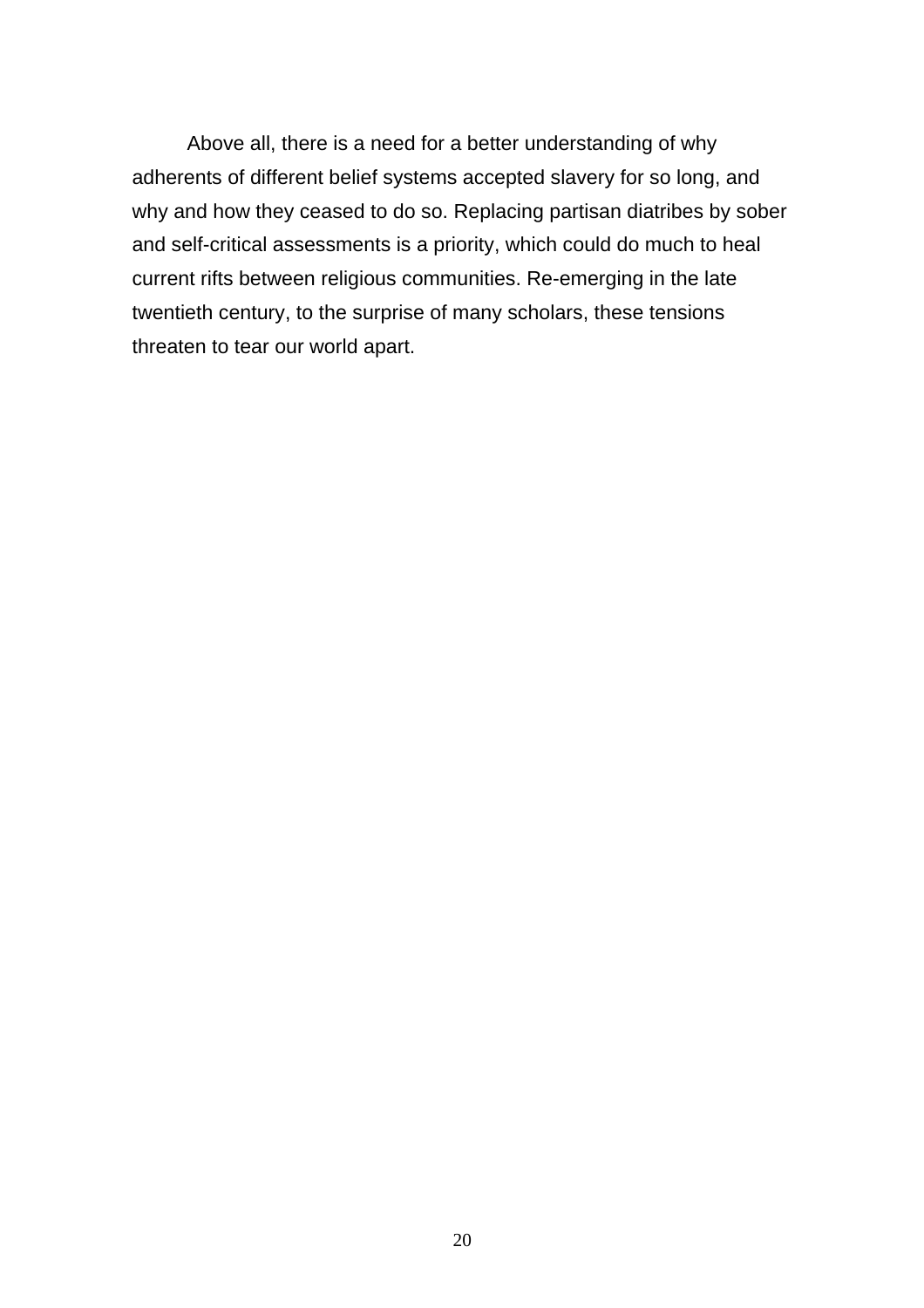#### References

- Abou el Fadl, Khaled (2001) Speaking in God's name; Islamic law, authority and women, Oxford: Oneworld.
- Baer, Gabriel (1969) 'Slavery and its abolition', in Gabriel Baer, ed., *Studies in the social history of modern Egypt*, 161-89, Chicago: University of Chicago Press.
- Boisard, Marcel A. (1985) *L'humanisme de l'Islam*, Paris: Albin Michel.
- Bongert, Yvonne (1963) 'Réflexions sur le problème de l'esclavage dans l'Inde ancienne, à propos de quelques ouvrages récents,' *Bulletin de l'École Française d'Extrême Orient*, 51, 1, 143-94.
- Cahen, Claude (1970) 'Note sur l'esclavage musulman et le devshirme ottoman, à propos de travaux récents,' *Journal of the Economic and Social History of the Orient*, 13, 2, 211-18.
- Chakravarti, Uma (1985) 'Of dasas and karmakaras; servile labour in ancient India', in Utsa Patnaik and Manjari Dingwaney, eds., *Chains of servitude; bondage and slavery in India*, 35-75, Madras: Sangam.
- Chanana, Dev R. (1960) *Slavery in ancient India, as depicted in Pali and Sanskrit texts*, New Delhi: Peoples Publishing House.
- Clarence-Smith, William G. (2006) *Islam and the abolition of slavery*, London: Hurst.
- Clarence-Smith, William G. (forthcoming) 'L'Église catholique face à l'abolition de l'esclavage dans les colonies portugaises, 1878- 1913,' in Olivier Pétré-Grenouilleau, ed. *Abolitionnisme et société, France, Suisse et Portugal, XVIII-XIXe siècles*.
- Croutier, Alev L. (1989) *Harem, the world behind the veil*, London: Bloomsbury.
- Davis, David B. (1984) *Slavery and human progress* , New York: Oxford University Press.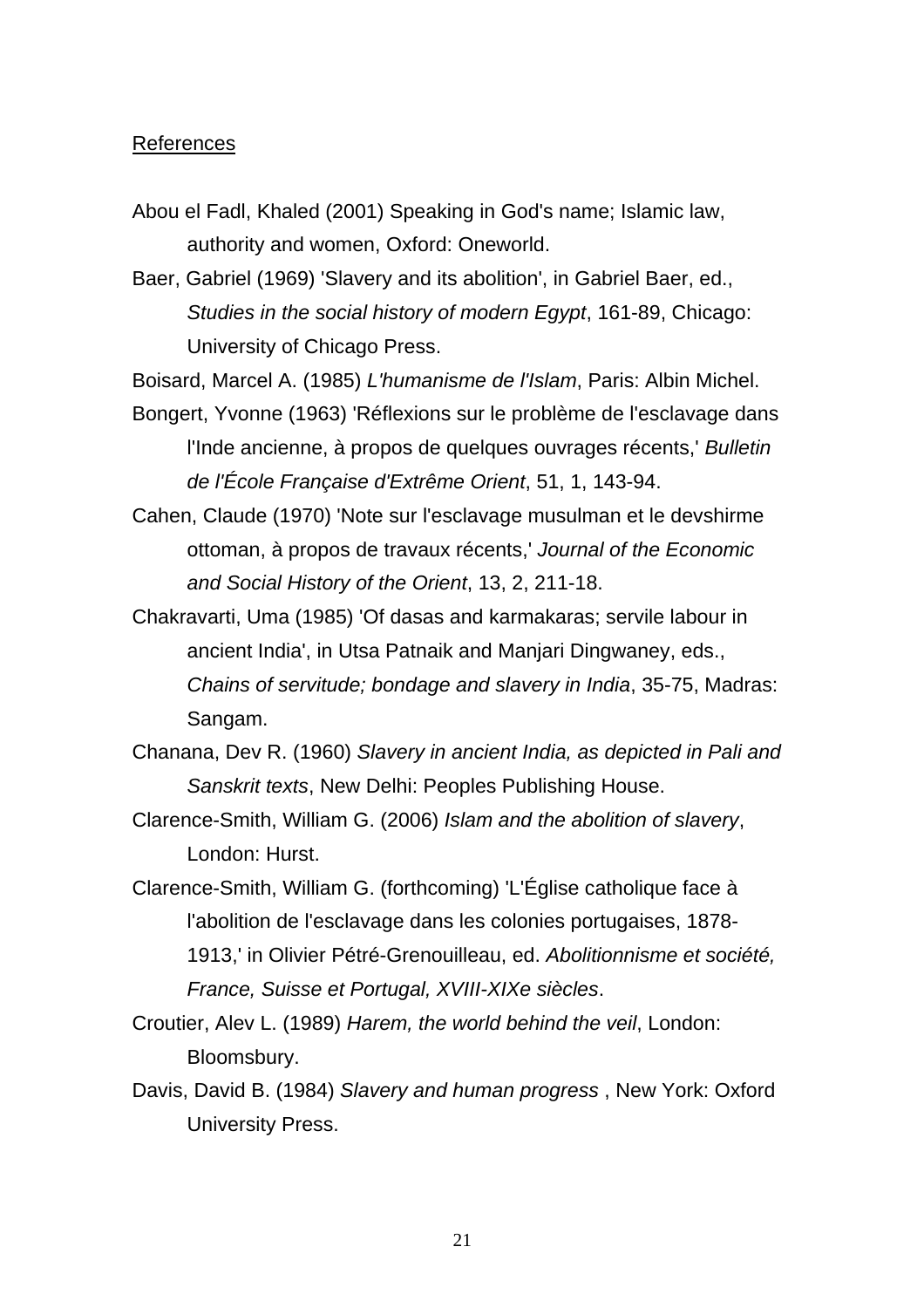- Davis, Robert C. (2003) *Christian slaves, Muslim masters; White slavery in the Mediterranean, the Barbary Coast and Italy, 1500-1800*, Basingstoke: Palgrave Macmillan.
- Derrick, Jonathan (1975) *Africa's slaves today*, London: George Allen and Unwin.
- Elbashir, Ahmed E. (1983) *The United States, slavery and the slave trade in the Nile valley*, Lanham: University Press of America.

*Encyclopaedia Judaica* (1971-2) Jerusalem and New York: Macmillan.

- Faber, Eli (1998) *Jews, slaves and the slave trade; setting the record straight*, New York: New York University Press.
- Feeny, David (1993) 'The demise of corvée and slavery in Thailand, 1782-1913', in Martin Klein, ed., *Breaking the chains: slavery, bondage and emancipation in modern Africa and Asia*, 83-111, Madison: University of Wisconsin Press.
- Freeze, Gregory L. (1989) 'The Orthodox Church and serfdom in prereform Russia,' *Slavic Review*, 48, 3, 361-87.
- Furió, Antoni (2000) 'Esclaus i assalariats; la funció econòmica de l'esclavitud en la península Ibèrica a la baixa etat mitjana,' in Maria Teresa Ferrer i Mallol and Josefina Mutgé i Vives, eds., *De l'esclavitud a la llibertat; esclaus i lliberts a l'edat mitjana*, 19-38, Barcelona: Consell Superior d'Investigacions Científiques.

Greenidge, C. W. W. (1958) *Slavery*, London: George Allen and Unwin.

- Hane, Mikiso (2003) *Peasants, women and outcasts; the underside of modern Japan*, Lanham: Rowman and Littlefield, 2nd ed.
- Heers, Jacques (1981) *Esclaves et domestiques au moyen âge dans le monde mediterranéen*, Paris: Fayard.
- Heers, Jacques (2003) *Les négriers de l'Islam; la première traite des Noirs, VIIe-XVIe siècle*, Paris: Perrin.
- Hellie, Richard (1982) *Slavery in Russia, 1450-1725*, Chicago: University of Chicago Press.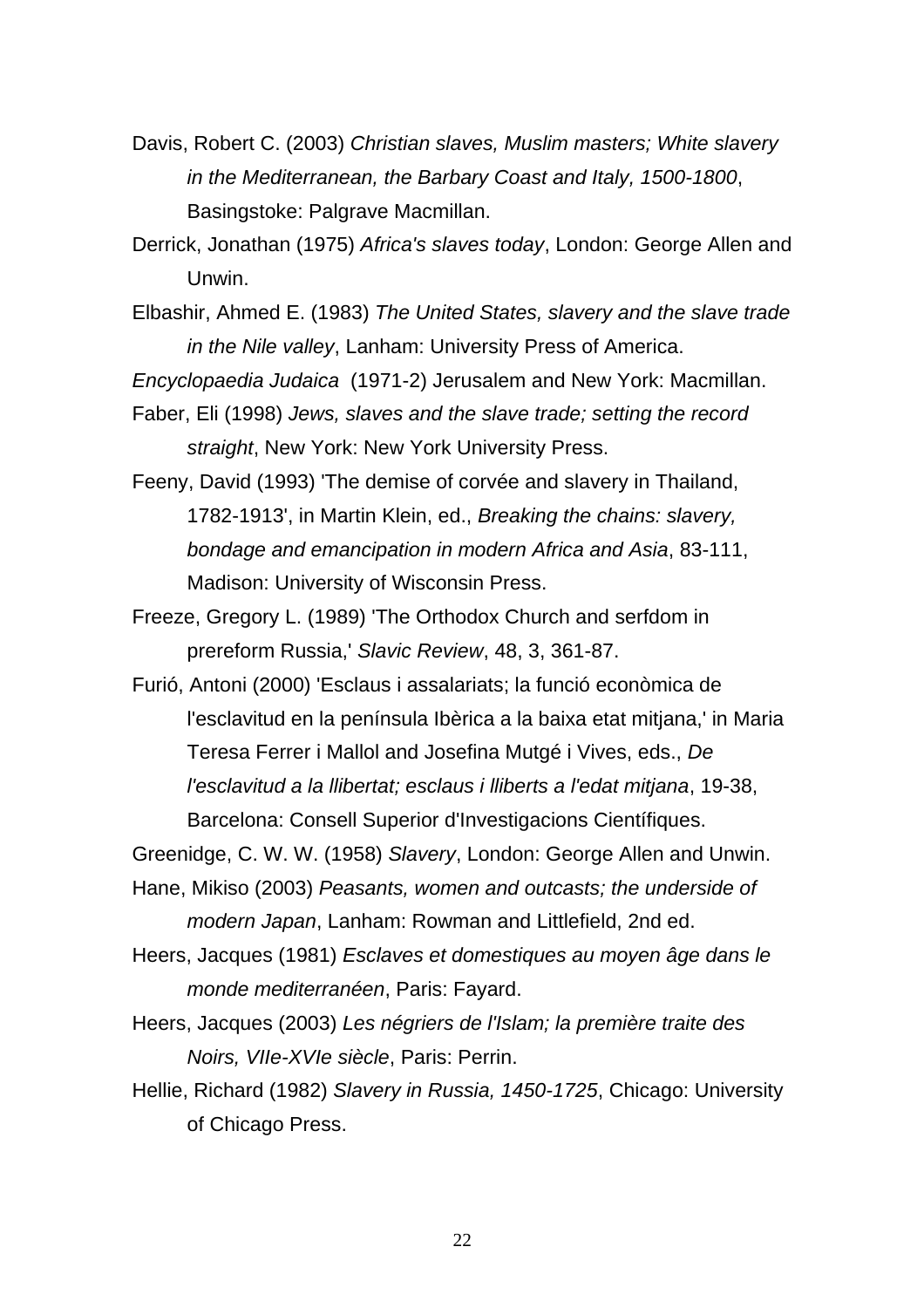Hellie, Richard (1993) 'Slavery,' *The New Encyclopaedia Britannica*, XXVII, 288-300, Chicago: Encyclopaedia Britannica Inc.

- Hernando, Josep (2000) 'Els esclaus sarraïns; de l'esclavitud a la llibertat, Blancs, Negres, Llors i Turcs,' in Maria Teresa Ferrer i Mallol and Josefina Mutgé i Vives, eds., *De l'esclavitud a la llibertat; esclaus i lliberts a l'edat mitjana*, 213-44, Barcelona: Consell Superior d'Investigacions Científiques.
- Huang, Pei (1974) *Autocracy at work; a study of the Yun-cheng period, 1723-1735*, Bloomington: Indiana University Press.

Jenner, W. J. F. (1998) 'China and freedom,' in David Kelly and Anthony Reid, eds., *Asian freedoms; the idea of freedom in East and Southeast Asia*, 65-92, Cambridge: Cambridge University Press.

Jomier, Jacques (1988) *Pour connaître l'Islam*, Paris: Éditions du Cerf.

Kazhdan, Alexandre (1985) 'The concept of freedom (*eleutheria*) and slavery (*duleia*) in Byzantium,' in George Makdisi et al. eds., *La notion de liberté au Moyen Age; Islam, Byzance, Occident*, 215-26, Paris: Les Belles Lettres.

Kolchin, Peter (1987) *Unfree labor; American slavery and Russian serfdom*, Cambridge (Mass.): Belknap Press.

Kumar, Dharma (1993) 'Colonialism, bondage and caste in British India', in Martin A. Klein, ed. *Breaking the chains: slavery, bondage and emancipation in modern Africa and Asia*, 112-30, Madison: University of Wisconsin Press.

Kusuman, K. K. (1973) *Slavery in Travancore*, Trivandrum: Kerala Historical Society.

- Lasker, Bruno (1950) *Human bondage in Southeast Asia*, Chapel Hill: University of North Carolina Press.
- Lazzarotto, Angelo S. (1982) *Nasce la chiesa nello Zaïre; prime tappe di evangelizzazione nel'ex-Congo Belga, 1880-1933*, Roma: Pontificia Universitas Urbaniana.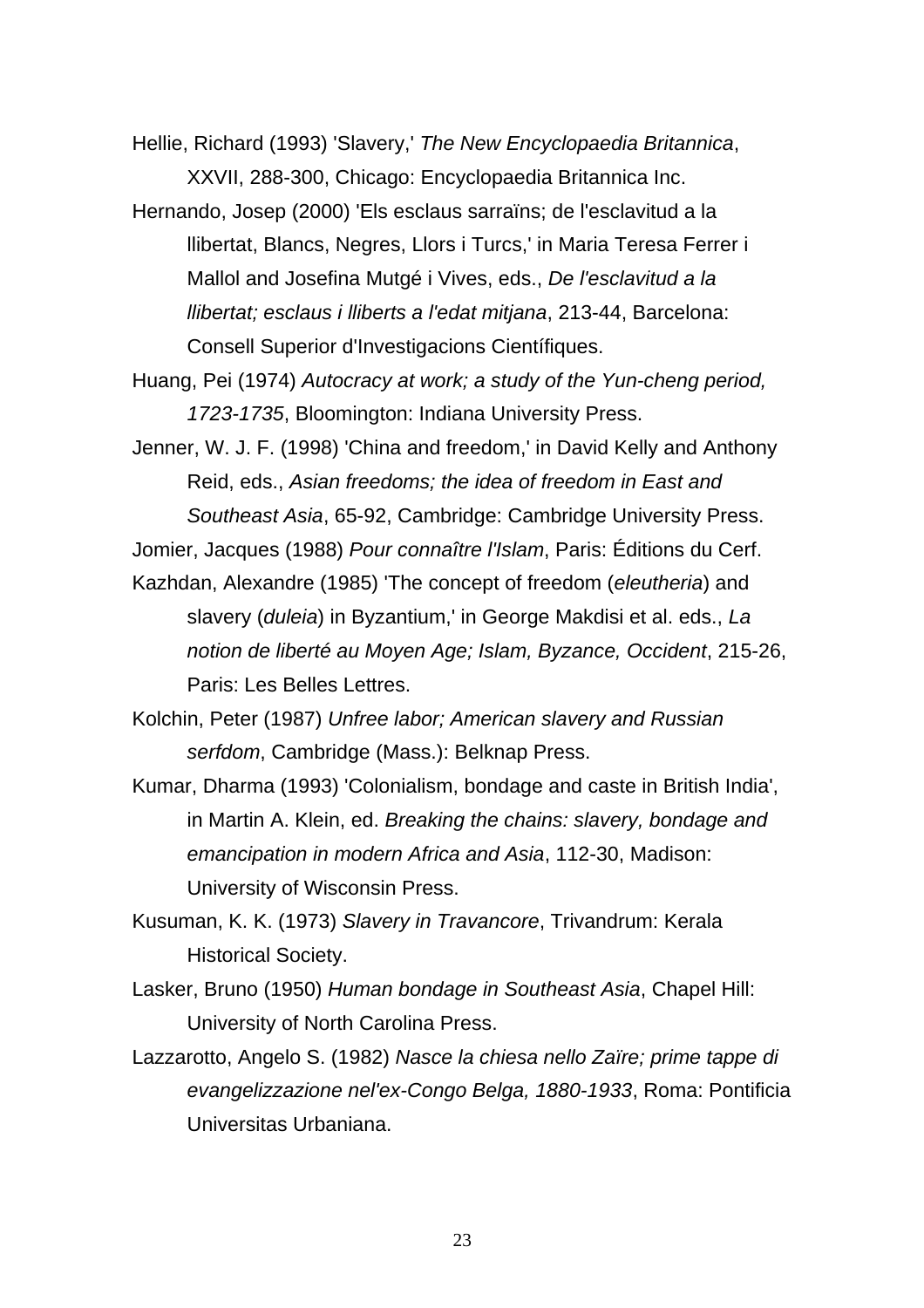- Lengellé, Maurice (1976) *L'esclavage*, Paris: Presses Universitaires de France, 4th ed.
- Levy, Reuben (1957) *The social structure of Islam*, Cambridge: Cambridge University Press.

Livingston, Jon, et al. (1976) *The Japan reader*, Harmondsworth: Penguin.

Mabbett, Ian (1998) 'Buddhism and freedom,' in David Kelly and Anthony Reid, eds., *Asian freedoms; the idea of freedom in East and Southeast Asia*, 19-36, Cambridge: Cambridge University Press.

- Marques, João P. (1999) *Os sons do silêncio; o Portugal de oitocentos e a abolição do tráfico de escravos*, Lisbon: Imprensa das Ciências Sociais.
- Maxwell, John F. (1975) *Slavery and the Catholic Church; the history of Catholic teaching concerning the moral legitimacy of the institution of slavery*, Chichester: Barry Rose.
- Meijer, Marinus J. (1980) 'Slavery at the end of the Ch'ing dynasty' in Jerome A. Cohen et al., eds., *Essays on China's legal tradition*, 327-58, Princeton: Princeton University Press.
- Meltzer, Milton (1993) *Slavery; a world history*, New York: Da Capo Press, 2nd ed.
- Montesquieu, Charles de Secondat, Baron de (1960) *Lettres persanes*, Paris: Garnier.
- Moon, David (2001) *The abolition of serfdom in Russia, 1762-1907*, Harlow: Pearson Education.
- Moore-Harell, Alice (1999) 'Economic and political aspects of the slave trade in Ethiopia and the Sudan in the second half of the nineteenth century,' *International Journal of African Historical Studies*, 32, 2-3, 407-21.
- Moosvi, Shireen (2003) 'Domestic service in precolonial India: bondage, caste and market', paper for 'Models of domestic service'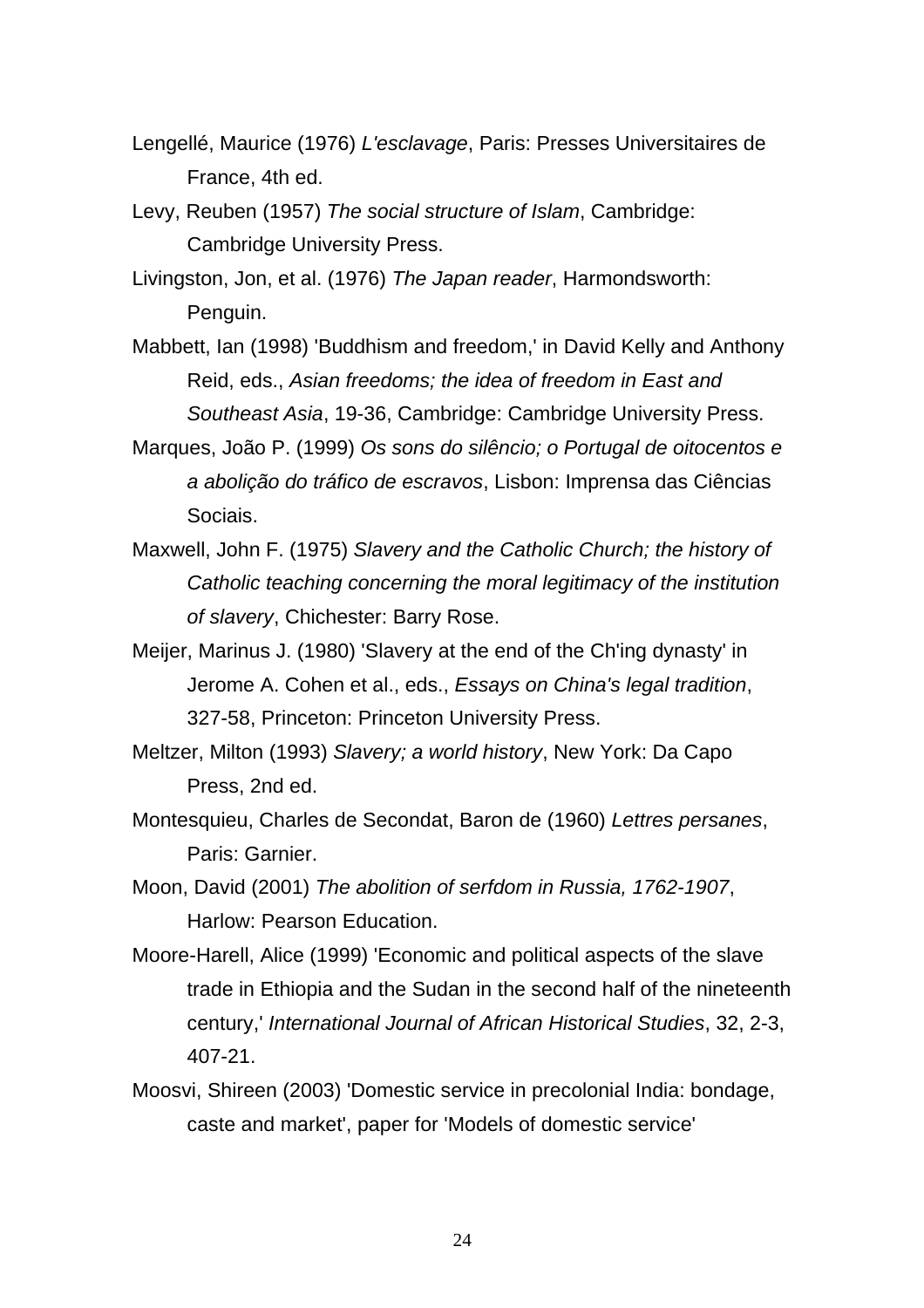conference, Munich 11-14 September, forthcoming, ed. Antoinette Fauve-Chamoux.

- Nolte, Hans-Heinrich (2004) 'Religion and industrial development in 19th century Russia: the Raskolniki,' unpublished paper, GEHN conference, University of Konstanz, 3-6 June.
- Palais, James B. (1996) *Confucian statecraft and Korean institutions*, Seattle: University of Washington Press.
- Pétré-Grenouilleau, Olivier (2004) *Les traites négrières; essai d'histoire globale*, Paris: Gallimard.
- Phule, Jotirao (2002) *Selected writings of Jotirao Phule*, New Delhi: LeftWord Books, ed. G. P. Deshpande.
- Pimentel, Maria do Rosário (1995) *Viagem ao fundo das consciências; a escravatura na época moderna*, Lisbon: Colibri.
- Powell, Eve M. Troutt (2003) *A different shade of colonialism; Egypt, Great Britain and the mastery of the Sudan*, Berkeley: University of California Press.
- Prud'homme, Claude (2002) 'L'Église catholique et l'esclavage; une aussi longue attente,' in Edmond Maestri, ed., *Esclavage et abolitions dans l'Océan Indien*, 75-88, Paris: L'Harmattan.
- Punshon, John (1984) *Portrait in grey; a short history of the Quakers*, London: Quaker Home Service.
- Quenum, Alphonse (1993) *Les Églises chrétiennes et la traite atlantique du XVe au XIXe siècle*, Paris: Karthala.
- Ramachandran Nair, Adoor K. K. (1986) *Slavery in Kerala*, Delhi: Mittal Publications.
- Renault, François, and Daget, Serge (1985) *Les traites négrières en Afrique*, Paris: Karthala.
- Rowe, William T. (2002) 'Social stability and social change', in *Cambridge History of China, Volume 9, Part 1*, 473-562, Cambridge: Cambridge University Press.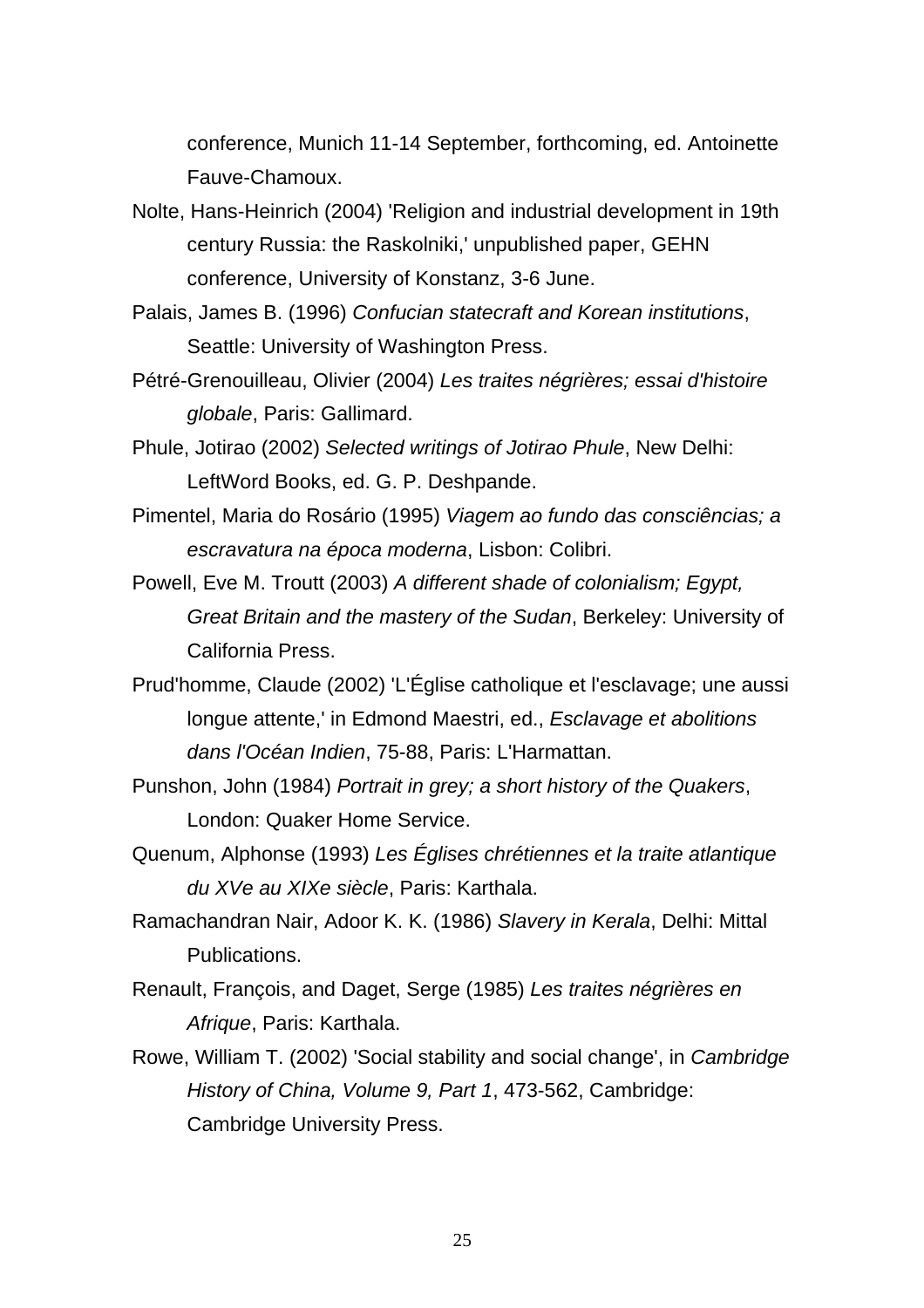- Sansom, G. B. (1978) *Japan, a short cultural history*, Stanford: Stanford University Press.
- Schorsch, Jonathan (2000) 'American Jewish historians, colonial Jews and Blacks, and the limits of *Wissenschaft*; a critical review, *Jewish Social Studies*, 6, 2, 102-32.
- Schroeter, Daniel (1992) 'Slave markets and slavery in Moroccan urban society', in Elizabeth Savage, ed., *The human commodity; perspectives on the trans-Saharan slave trade*, 185-213, London: Frank Cass.
- Seton-Watson, Hugh (1952) *The decline of imperial Russia, 1855-1914*, New York: Praeger.
- Stark, Rodney (2003) *For the glory of God; how monotheism led to the reformation, science, witch-hunts, and the end of slavery*, Princeton: Princeton University Press.
- Trimingham, J. Spencer (1965) *Islam in Ethiopia*, London: Frank Cass, reprint of 1952 ed.
- Tsai, Shih-shan H. (1996) *The eunuchs in the Ming dynasty*, Albany: State University of New York Press.
- Turton, Andrew (1980) 'Thai institutions of slavery,' in James L. Watson, ed., *Asian and African systems of slavery*, 251-92, Oxford: Basil Blackwell.
- Vila Vilar, Enriqueta (1990) 'La postura de la iglesia frente a la esclavitud, siglos XVI y XVII', in Francisco de Solano and Agustín Guimerá, eds., *Esclavitud y derechos humanos, la lucha por la libertad del negro en el siglo XIX*, 25-31, Madrid: Consejo Superior de Investigaciones Científicas.
- Watson, James L. (1980) 'Transactions in people: the Chinese market in slaves, servants, and heirs,' in James L. Watson, ed., *Asian and African systems of slavery*, 223-50, Oxford: Basil Blackwell.
- Wirz, Albert (1984) *Sklaverei und kapitalistisches Weltsystem*, Frankfurtam-Main: Suhrkamp.